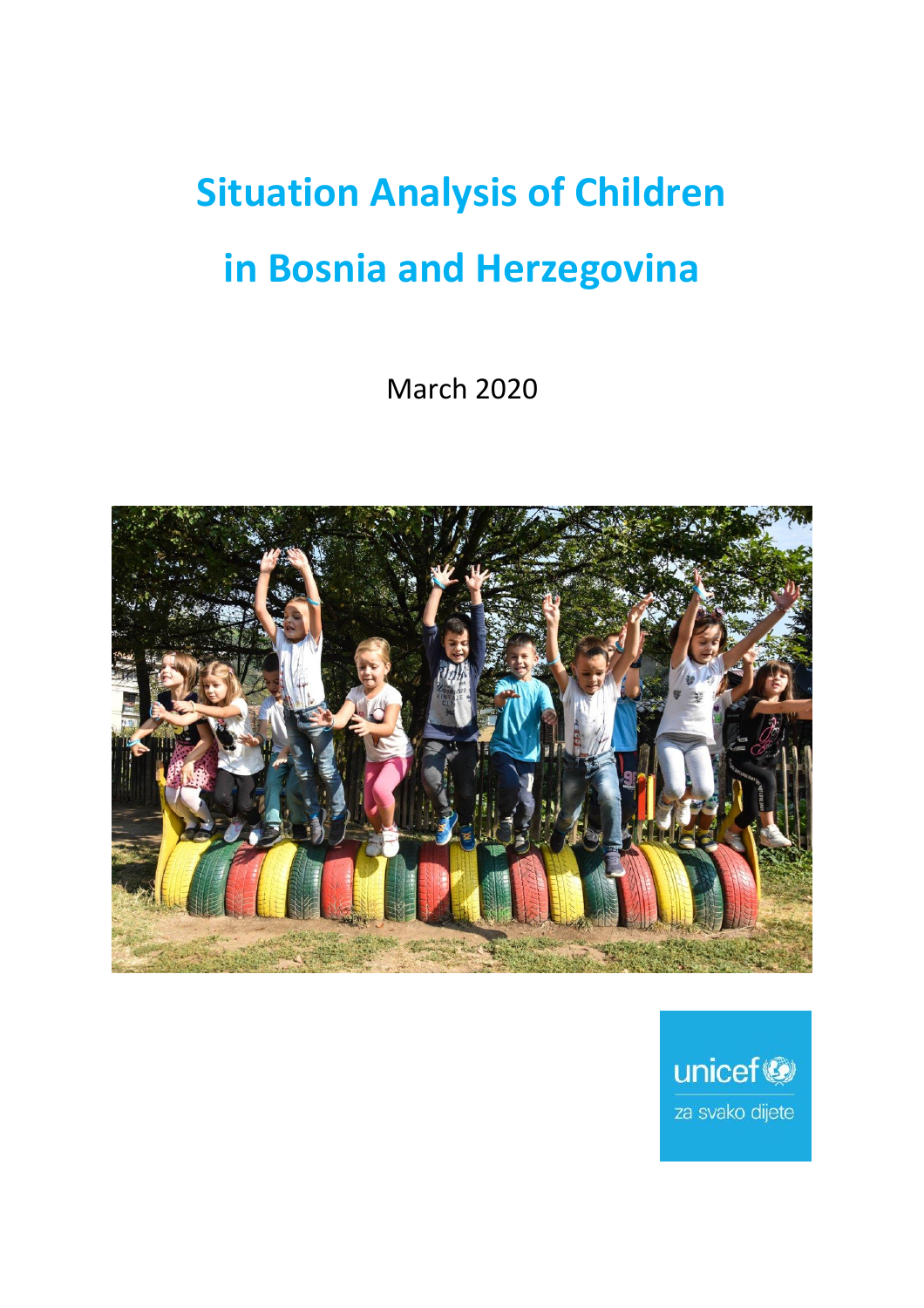# **Table of Content**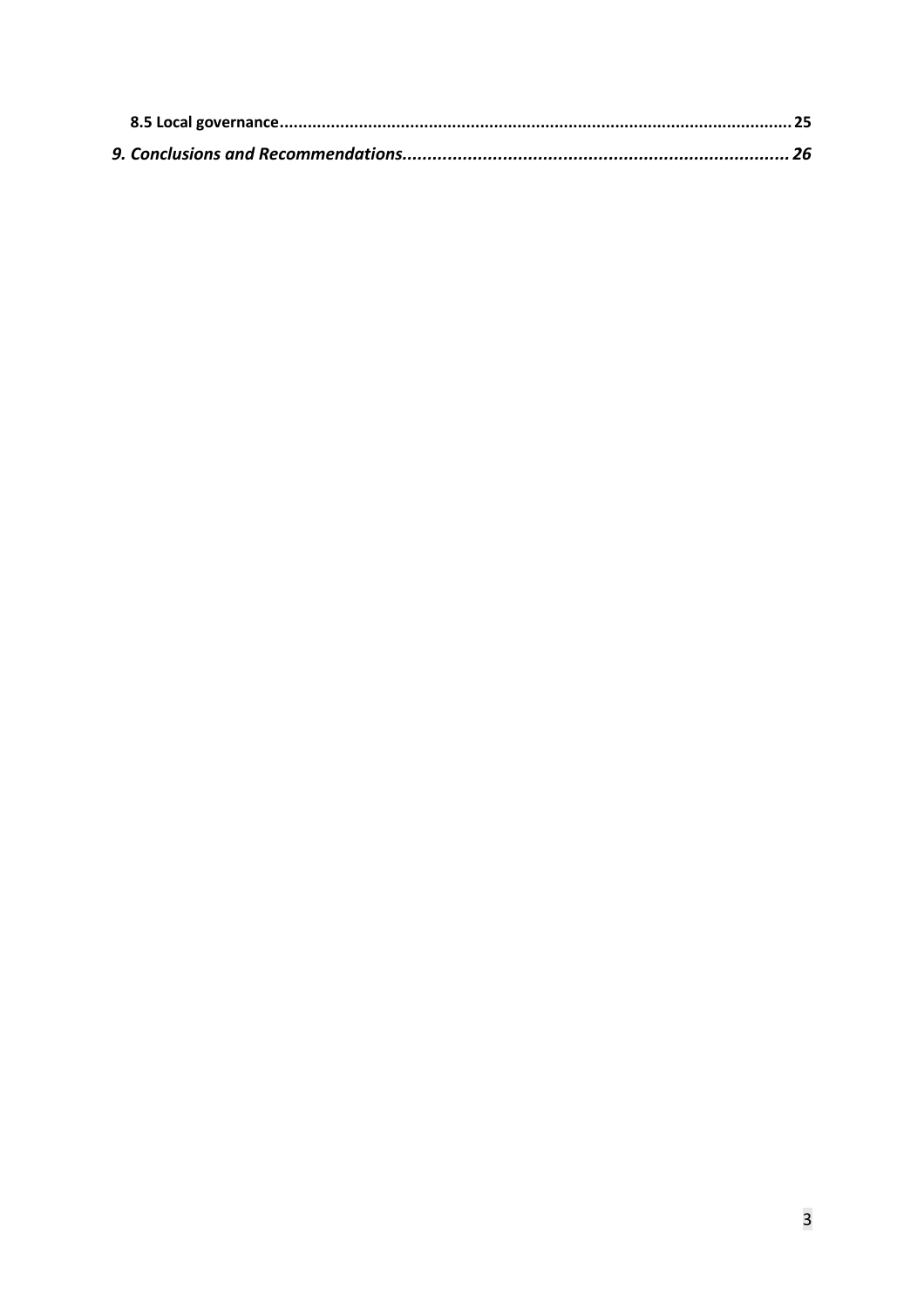# <span id="page-3-0"></span>1. Executive Summary

This Situation Analysis (SitAn) of children in Bosnia and Herzegovina (BiH), prepared by UNICEF, provides an overview of the progress in achieving children's rights in the country, as well as remaining challenges. The analysis is based on a broad range of data sources, including surveys, qualitative studies and routine administrative data provided by public entities at various levels. The SitAn applies a Human Rights-Based Approach (HRBA) and is guided by the Convention on the Rights of the Child (CRC) to assess the current situation of children in BiH.

An equity lens has been used for the analysis, with special attention for the most vulnerable children and their deprivations related to age, gender, disability, and place of residence (urban or rural areas). While in recent years there has been progress regarding several areas of child rights, significant disparities persist, particularly for children from the Roma community, children with disabilities, children on the move and other vulnerable children. Overall, there is a lack of systemic monitoring of indicators on children's rights in BiH. The final chapter of the SitAn reiterates a number of the key challenges facing the country, and recommendations to address them. One of the limitations of this analysis is the lack of upto-date representative data at country level in various sectors. The last country-wide Multiple Indicator Cluster Survey (MICS) was conducted in 2011-2012, hence there is limited recent data available on children.

Overall, maternal and infant mortality rates have significantly improved in recent decades. Infant mortality fell from 7.5 per 1,000 live births in 2006 to 5.1 per 1,000 live births in 2016. Neonatal mortality was 4 per 1,000 live births in 2018, a decrease from 7.6 in 2000, while the under-five mortality rate decreased from 9.3 in 2000 to 6 per 1,000 live births in 2018. The high proportion of deaths in the first 28 days after birth still requires further attention. Early childhood development services, including early detection of developmental delays and early intervention, have not been fully institutionalized. Immunization rates have been declining, and measles outbreaks are frequent across the country. BiH also remains one of only three countries in Europe at high risk of a polio outbreak, due to low coverage rates. Furthermore, obesity is increasing among kindergarten and school-aged children, especially in urban areas.

BiH has made steady progress towards achieving universal access to primary education (98 per cent) and secondary education (85 per cent). Nevertheless, equal access to truly inclusive quality education for all children remains a challenge, due to geographical disparities in the provision of education services. Early childhood education is not available to all children, especially those from vulnerable families. The preschool enrolment rate in BiH for children aged 3 to 6 years is the lowest in Europe (25 per cent) with clear gaps between urban and rural areas, and between employed and unemployed parents. However, 78 per cent of 5-year old children attended obligatory preschool programmes in 2018/19, up from 31 per cent in 2011/12. Meanwhile, the highly complex administrative structure and decision-making processes have proven to be challenging for the harmonization of legislation on education and the provision of services across the country. The standards of quality and access to education are still inadequate, and there are serious learning and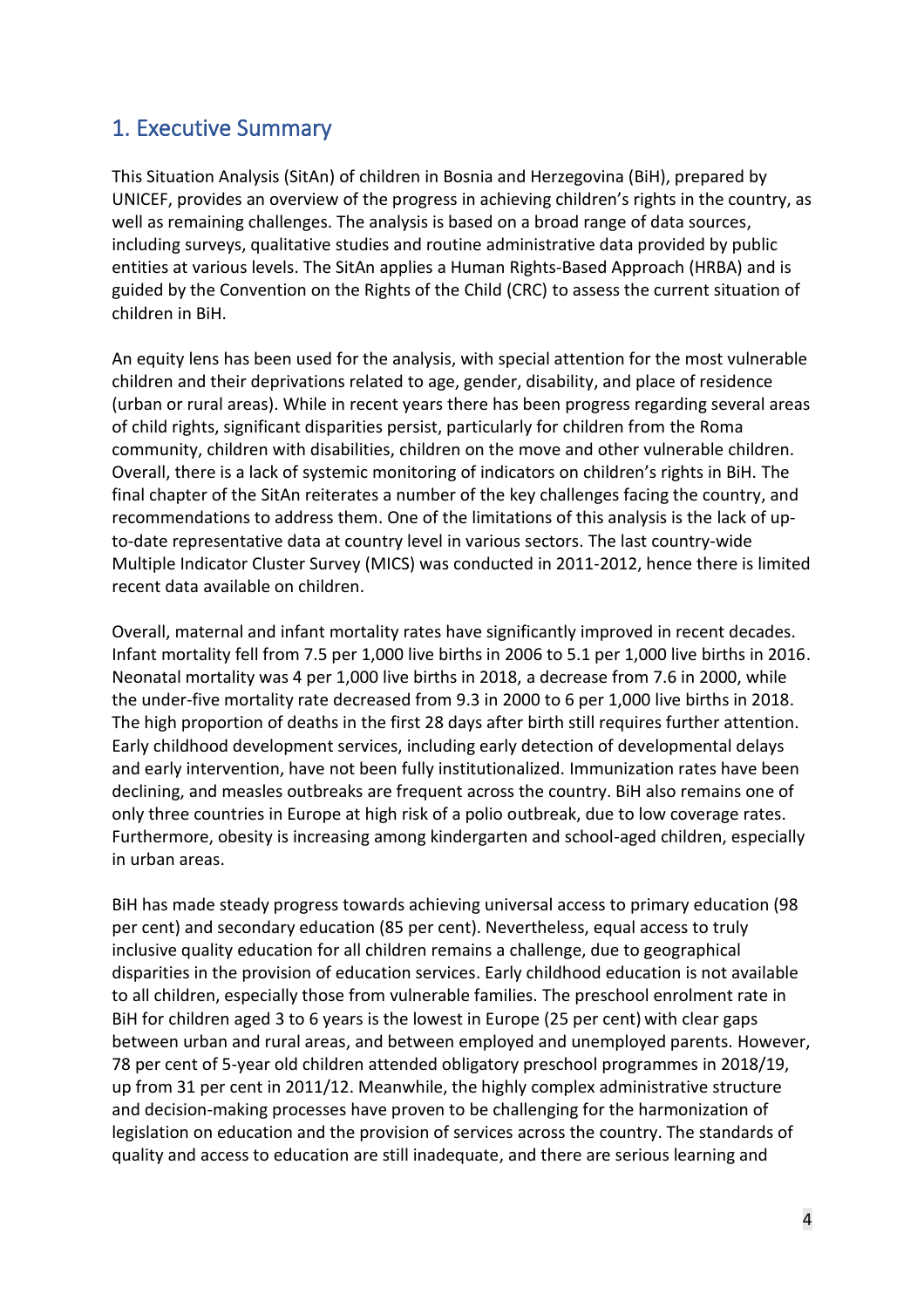equity gaps in BiH's education systems. Further efforts are also needed to increase the inclusion of children with disabilities as well as Roma children in schools.

In recent years BiH has taken many important steps towards reforming its child protection system, most notably in the area of justice for children through the adoption and implementation of Laws on Protection and Treatment of Children and Juveniles in Criminal Proceedings. Significant progress has also been made in establishing a sound system of foster care - through the adoption of legislation and policies, the professionalization of the social services workforce, and the certification of foster parents. Nevertheless, more needs to be done to ensure that all children are protected from all forms of violence, abuse, and exploitation, to make access to justice more equitable, and to further reduce the number of children in institutional care. In an effort to leave no child behind, more targeted interventions are needed to enhance the protection in particular of Roma children, children with disabilities and children on the move.

More than half the country's population was at risk of poverty or social exclusion in 2010, with no indication that this situation has changed much since then. Children are among the most vulnerable categories: they consistently have higher poverty rates than the general population (30.6 per cent in 2011 compared to 23.4 per cent of the total population). The most recent Household Budget Survey conducted in 2015 did not disaggregate data on child poverty. Total social assistance benefits account for approximately 4 per cent of GDP, of which about three quarters are paid to war veterans and their families. The social exclusion of families from rural areas, Roma families and families with children with disabilities is multidimensional. While social and child protection legislative reforms improving the adequacy and coverage of child cash benefits have advanced in Republika Srpska (RS), the Law on Financial Support to Families with Children in the Federation of BiH (FBiH) was only approved in February 2020.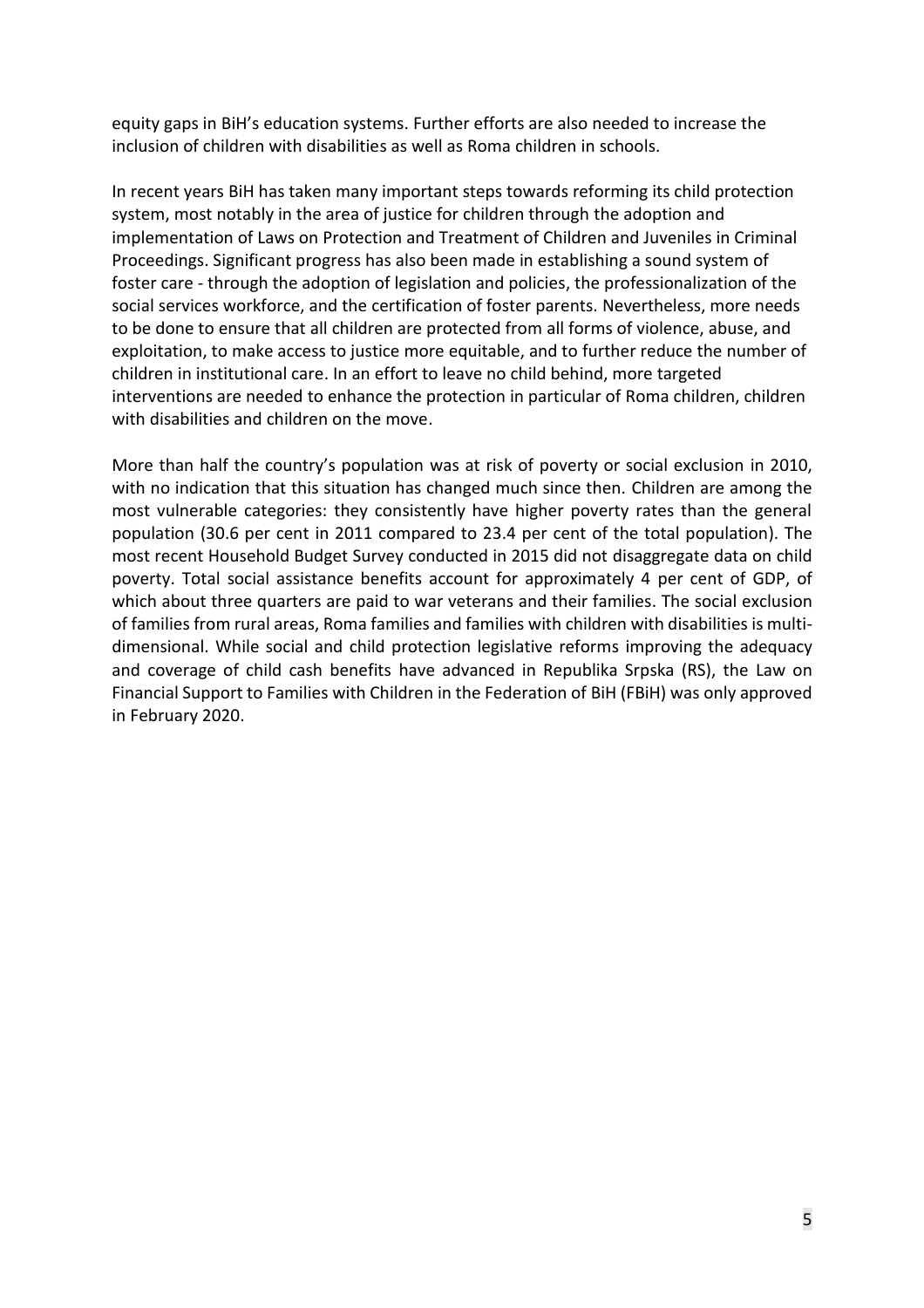# <span id="page-5-0"></span>2. Introduction

This Situation Analysis provides an overview of the progress in achieving children's rights in BiH, as well as the remaining challenges. The SitAn is based on the analysis of qualitative and quantitative data provided by public entities and other sources, although it is constrained by a lack of up-to-date representative data at country level. The last countrywide Multiple Indicator Cluster Survey (MICS) was conducted in 2011-2012, hence there is limited recent data available on children.

The analysis is intended to further increase awareness and understanding of children's issues in BiH, and to support strategies and plans aimed at the fulfilment of BiH Authorities' commitments to the protection and promotion of children's rights, under BiH and international and domestic laws. The analysis is also intended to inform the work of civil society organisations, academia and others in the area of children's rights.

# <span id="page-5-1"></span>3. The context of Bosnia and Herzegovina

#### <span id="page-5-2"></span>3.1 Demographic overview

According to the most recent census, the country's almost 620,000 children (0-18 years) represent about 18 per cent of the total population and adolescents (10-19 years) about 11 per cent; young people aged 10 to 24 years represent 19 percent of the population. About 60 percent of young people live in rural areas, where the access to basic services and employment opportunities is more limited than in urban areas.

Many families and well-educated young people are emigrating in search of better opportunities for themselves and their children. The continuous brain drain has significant implications for the sustainability of social protection systems, education and health care.

Overall, BiH's population is among the most rapidly shrinking and ageing in the world. While life expectancy has gradually increased (to 79.6 years for women and 74.6 years for men<sup>1</sup>), the total population is estimated to have declined each year since 2002 mainly because of emigration, and deaths have started to outnumber births especially over the last two decades. Since 2014 older people have outnumbered children under the age of 15.<sup>2</sup> This affects economic growth, service delivery and overall living standards, including children's well-being. It also increases the demand on health services and pensions.

Rural communities are home to a higher proportion of older residents, with a smaller proportion of economically active people. The gradual migration from rural to urban areas reduces the proportion of the population living in rural areas by about 10 per cent every generation. <sup>3</sup> Some 25 per cent of youth are actively looking for work outside the

<sup>&</sup>lt;sup>1</sup> UNICEF (2019), State of the World's Children: <https://data.unicef.org/resources/sowc-2019-statistical-tables-and-interactive-dashboard/>

<sup>2</sup> World Bank (2015), Rebalancing Bosnia and Herzegovina: a systematic country diagnostic

<sup>3</sup> UNDP Rural Development in Bosnia and Herzegovina: Myth and Reality, 2013.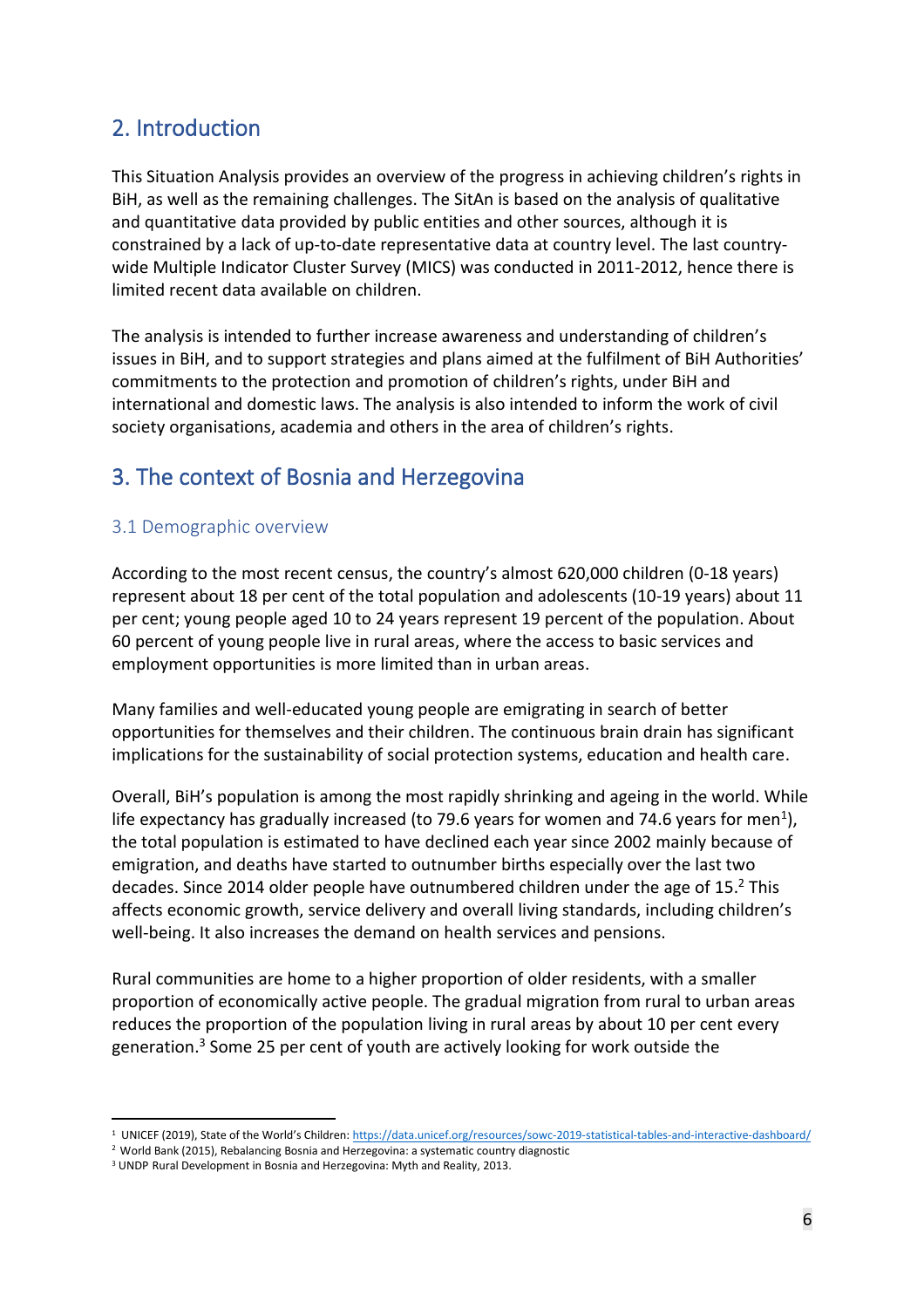country. Almost 90 per cent of young people would like to leave the country for longer or forever. $^4$  This is similar to neighbouring Balkan countries. $^5$ 

The Roma are among the most vulnerable groups in BiH. According to the 2013 census,  $6$ there were 12,583 Roma in the country, although municipalities and Roma associations suggest numbers between 35,000 and 45,000.

## <span id="page-6-0"></span>3.2 Political context

Following the war in the 1990s, BiH remains divided politically, administratively, economically and culturally. These divisions are further exacerbated by continuing divisive rhetoric, which is hindering progress on the accession path to the European Union (EU) and the achievement of the Sustainable Development Goals (SDGs).

A Stabilization and Association Agreement (SAA) between BiH and the EU has been in force since June 2015. In 2016, BiH submitted a formal application to join the EU, but significant delays continue. The consolidated answers from BiH authorities to the European Commission's questionnaire covering all EU accession criteria were submitted in 2018, and the response to follow-up questions in early 2019. The Commission provided its Opinion on BiH' s application for EU membership in May 2019. The Opinion concluded that BiH does not yet sufficiently fulfil the criteria related to the stability of institutions guaranteeing democracy, the rule of law, human rights and respect for the protection of minorities in line with European standards. The Commission identified 14 priorities for BiH in the area of: Democracy and Functionality; Rule of Law; Fundamental Rights; and Public Administrative Reform. The BiH Economic Reform Programme 2019-2021 was adopted by the BiH Council of Ministers on 30 January 2019. Currently, BiH is implementing a reform programme for 2019-2022, as outlined in the Joint Socio-Economic Reforms document agreed upon by entity governments in October 2019. 7

# <span id="page-6-1"></span>3.3 Socio-economic context

BiH's economy experienced the 2008-2009 financial crisis, the international growth slowdown in 2012 and adverse weather conditions in 2014, which caused massive flooding and reduced Gross Domestic Product (GDP) by 15 per cent. In 2015-2017, GDP growth was steady at 3 per cent, but the average standard of living was still just 32 per cent of the EU-27 average in 2017. A single economic zone within the country is yet to be established.

BiH has a heavily consumption-driven economy with a consumption rate of over 100 per cent of GDP. The country favours recurrent spending above investment; this is facilitated by prevalent remittances and has potentially significant adverse consequences for the set-up of durable and effective welfare services, particularly for children. The main areas of investment in the country have been manufacturing, the financial sector, trade and the

<sup>6</sup> <http://www.popis.gov.ba/popis2013/knjige.php?id=2>

<sup>4</sup> Voices of Youth, Prism Research for UNICEF, 2016

<sup>5</sup> IMF (2019), Demographic Headwinds in Central and Eastern Europe 2019, Anna Ilyina, Jaewoo Lee, Iva Petrova, and Alasdair Scot.

<sup>7</sup> Joint Socio-Economic Reforms ('**Reform Agenda'**) for the Period 2019-2022, BiH Authorities, October 2019.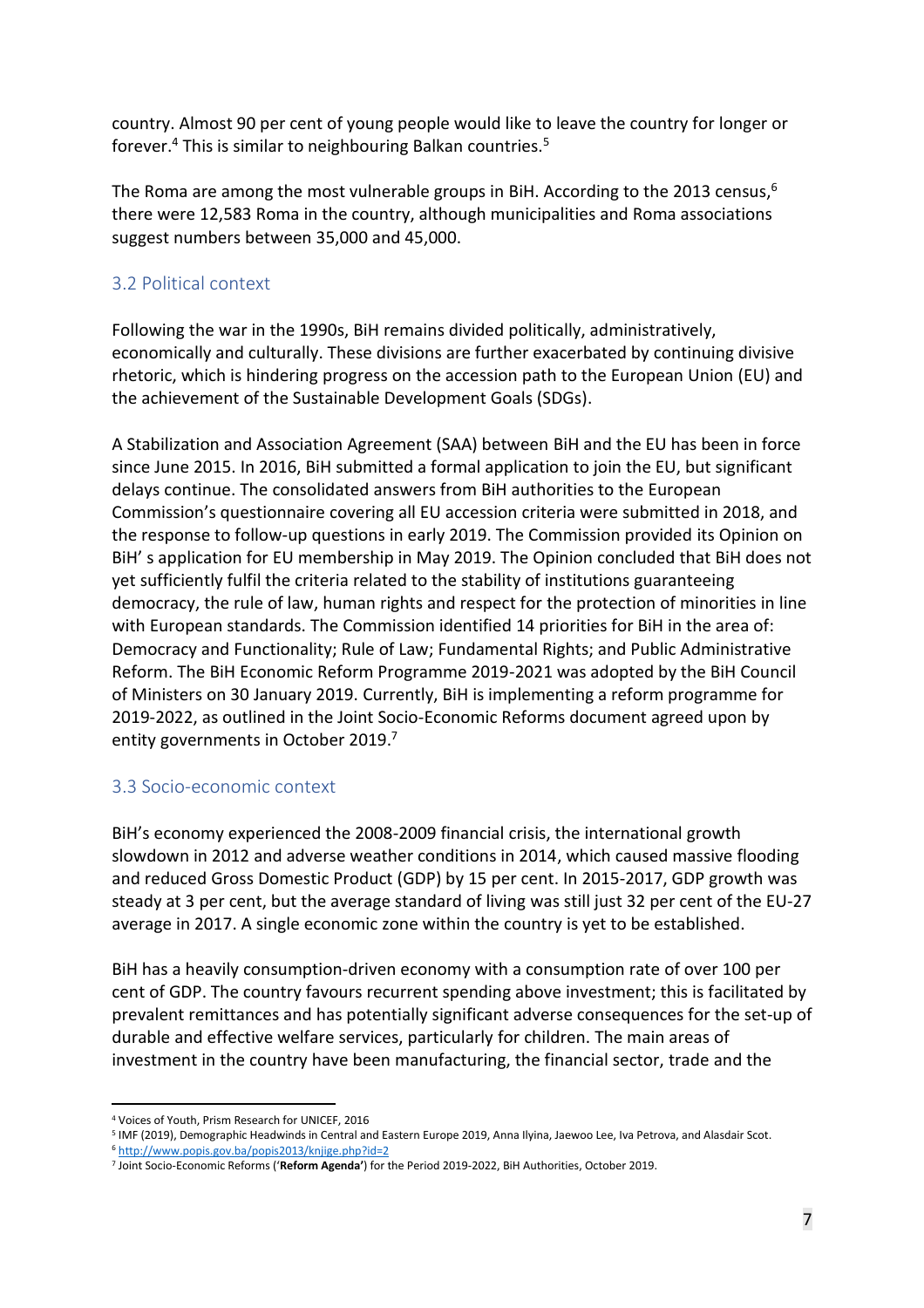energy sector. BiH's investment in heavy industry has led to it becoming an energy exporter, with negative consequences for both air quality and climate change. Unemployment rates are at 47 percent for young people (15-24 years) and 51 percent for women.<sup>8</sup>

BiH's Human Development Index (HDI) value for 2017 was 0.768, at the 77<sup>th</sup> place out of 189 countries and territories. $9$  However, this index does not show the huge disparities and marginalization drivers still existing in the country. More than half the country's population was at risk of poverty or social exclusion in 2010, with no indication that this situation has changed much since then. Over 170,000 households - 17 percent of the total population live below the national relative poverty line. Children are among the most vulnerable categories: they consistently have higher poverty rates than the general population (30.6 per cent in 2011 compared to 23.4 per cent of the total population). <sup>10</sup> The most recent Household Budget Survey conducted in 2015 did not disaggregate data on child poverty.

The situation is particularly difficult for children with disabilities, Roma and other minority children, and children in poor communities.<sup>11</sup> A UNICEF study on multi-dimensional poverty in BiH $^{12}$  found that 74 per cent of children 5 to 15 years of age are deprived in at least one dimension, while 23 per cent are deprived in three or more dimensions. One third of children 0-4 years of age are deprived in four or more dimensions.

The 2003 Law on Gender Equality, complemented by the 2009 Law on Prohibition of Discrimination (amended in 2016), largely meets global standards on establishing equal rights for women and men. The Gender Equality Agency in the Ministry of Human Rights and Refugees (MHRR) fosters and monitors the implementation of the Law on Gender Equality, in cooperation with entity-level Gender Centres. However, limited institutional and sectoral coordination, and deeply entrenched social norms, still result in unequal life chances for girls and boys, women and men. Only 19 per cent of parliamentary seats are held by women; participation in the labour market is 35 per cent for women against 59 for men – despite the fact that 72 per cent of adult women completed at least secondary education (compared to 89 per cent of men). The Gender Inequality Index value (0.166 in 2017) ranks BiH 37<sup>th</sup> out of 160 countries. Nevertheless, gender discrimination and gender-based violence, fuelled by persistent patriarchal norms, remain critical concerns.

Other drivers of inequity in BiH include poverty, rural/urban divides, minority status (particularly for the Roma population), disability status, and refugee or migrant status. Each driver compounds existing inequities and exacerbates vulnerability, as does the continuing lack of available data to support targeted interventions and remediation.

<sup>8</sup> 2018 World Bank data, in Bosnia and Herzegovina and the United Nations, *op. cit.*

<sup>9</sup> Human Development Indices and Indicators: 2018 Statistical Update Briefing note for countries on the 2018 Statistical Update Bosnia and Herzegovina

<sup>&</sup>lt;sup>10</sup> Cf. Household Budget Survey in Bosnia and Herzegovina, 2011

<sup>&</sup>lt;sup>11</sup> Multiple Indicator Cluster survey (MICS 2011-12) data; Extended Household Budget survey, 2011; Initiative for Better and Humane Inclusion, *Report on Poverty in Bosnia and Herzegovina*, IBHI, 2013; World Bank data; UNICEF Bosnia and Herzegovina, *Report on the Situation of Roma Children and Families in Bosnia and Herzegovina*, 2013

<sup>&</sup>lt;sup>12</sup> Child Poverty and Deprivation in Bosnia and Herzegovina: National Multiple Overlapping Deprivation Analysis (N-MODA) Innocenti Working Paper No. 2015-02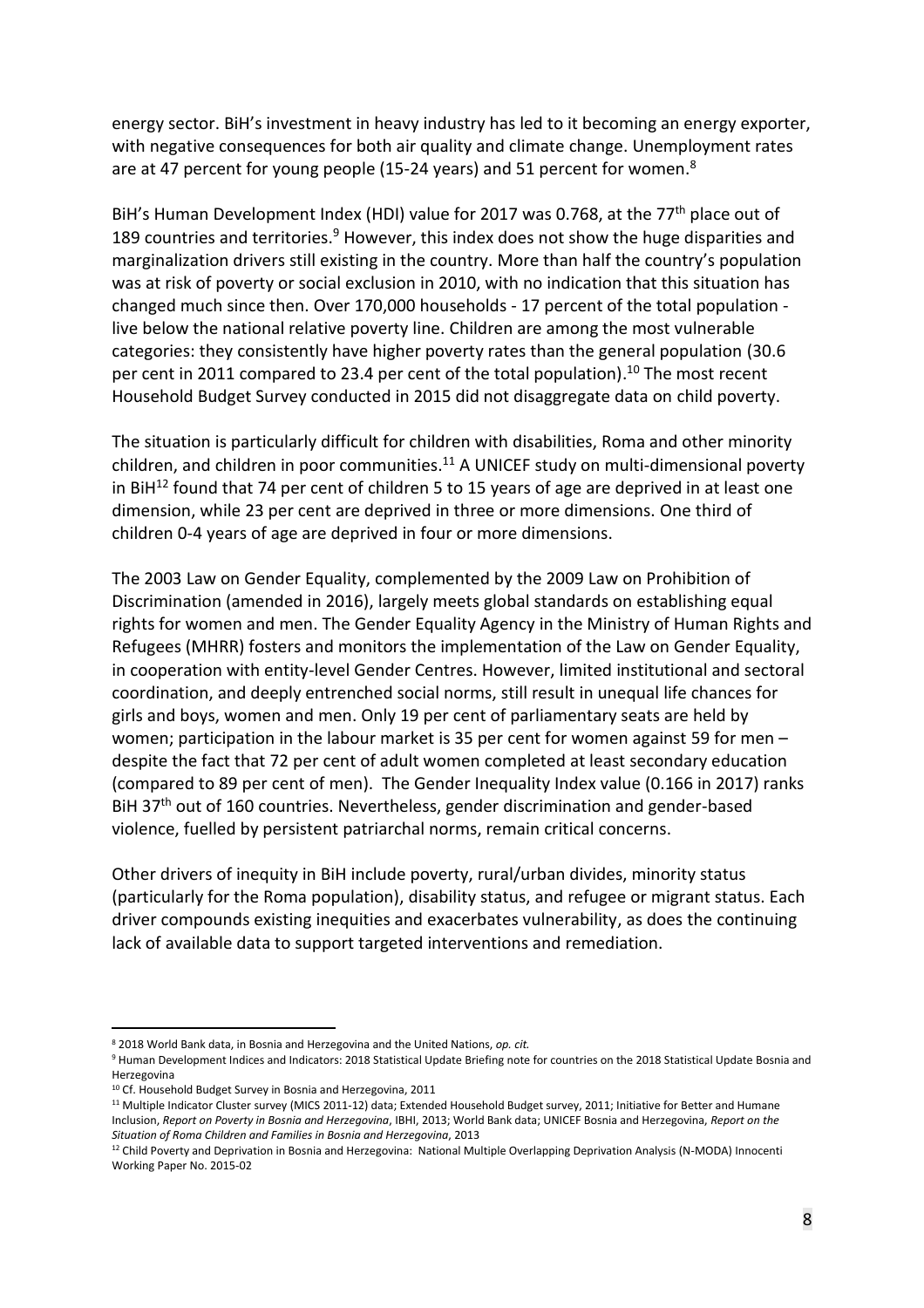#### <span id="page-8-0"></span>3.4 Disaster risk context and climate

BiH is a country of medium to high exposure to multiple hazards, with floods, landslides, earthquakes and wildfires being the most prominent ones. According to the World Bank Global Facility for Disaster Reduction, over 20 per cent of BiH is susceptible to flooding. This could affect about 100,000 people, with potential losses of around USD 600 million every year. Overall, 118 municipalities out of 145 are considered to be at high or very high risk of flooding and/or landslides: these areas are home to nearly 280,000 children (38 per cent of all children in the country). $13$ 

The average annual air temperature in BiH increased by about 0.4 to 1.0 degrees Celsius (depending on the location) between 1982 and 2014. The most significant source of air pollution is the energy sector, which produces about 53 per cent of total carbon dioxide emissions in the country. 14

Extreme climate and weather events are increasingly causing disasters. The unprecedented flooding of 2014 affected a quarter of the country and one million people, including 60,000 children, <sup>15</sup> causing the equivalent of a five-year setback of poverty levels, affecting the wellbeing of minority groups, persons with disabilities and children. The floods reduced GDP by about 15 per cent and caused a near complete devastation of 70,000 hectares of arable land, damaging hospitals, schools and public offices in over 50 municipalities. <sup>16</sup> This translated into damages of USD 1.7 billion, with economic losses exceeding USD 1.5 billion. Rural and vulnerable households, small and medium-size enterprises and farms were mostly affected. Traditional approaches to emergencies and civil protection response proved insufficient. The overall investment in disaster risk reduction and preparedness remains limited and is not sufficiently linked to efforts in other sectors to adequately respond to the needs of vulnerable populations.

# <span id="page-8-1"></span>4. Enabling environment for children's and youth rights

## <span id="page-8-2"></span>4.1 Legal and policy frameworks

BiH has undertaken many important steps in the reform of legislation relating to children, such as the amendments to the Law on Prohibition of Discrimination in 2016.<sup>17</sup> While the majority of laws are largely compliant with the CRC and other relevant international standards, the enactment of a comprehensive child rights act, which fully incorporates the principles and provisions of the CRC and its Optional Protocols and provides clear guidelines for their consistent and direct application at the state, entity, district and cantonal levels, as recommended by the CRC Committee<sup>18</sup>, would enable a more harmonized and equitable

 $18$  Ibid, para. 7.

<sup>&</sup>lt;sup>13</sup> UNICEF calculation premised upon UNDP dat[a http://www.ba.undp.org/content/bosnia\\_and\\_herzegovina/bs/home/library/response](http://www.ba.undp.org/content/bosnia_and_herzegovina/bs/home/library/response-to-floods/flood-and-landslide-risk-assessment-for-the-housing-sector-in-bi.html)[to-floods/flood-and-landslide-risk-assessment-for-the-housing-sector-in-bi.html](http://www.ba.undp.org/content/bosnia_and_herzegovina/bs/home/library/response-to-floods/flood-and-landslide-risk-assessment-for-the-housing-sector-in-bi.html)

<sup>14</sup> United Nations Development Programme, *Third National Communication and Second Biennial Update Report on Greenhouse Gas Emissions of Bosnia And Herzegovina under the United Nations Framework Convention on Climate Change*, July 2016 <sup>15</sup> More precisely: 78,564 unemployed people, 60,000 children and 10% of people with disabilities.

<sup>16</sup> According to the UNDP Human Development Report 'Risk-Proofing the Western Balkans: Empowering People to Prevent Disasters'.

<sup>17</sup> UN Committee on the Rights of the Child (CRC), *Concluding observations on the combined fifth and sixth periodic reports of Bosnia and Herzegovina*, 3 December 2019, CRC/C/BIH/5-6.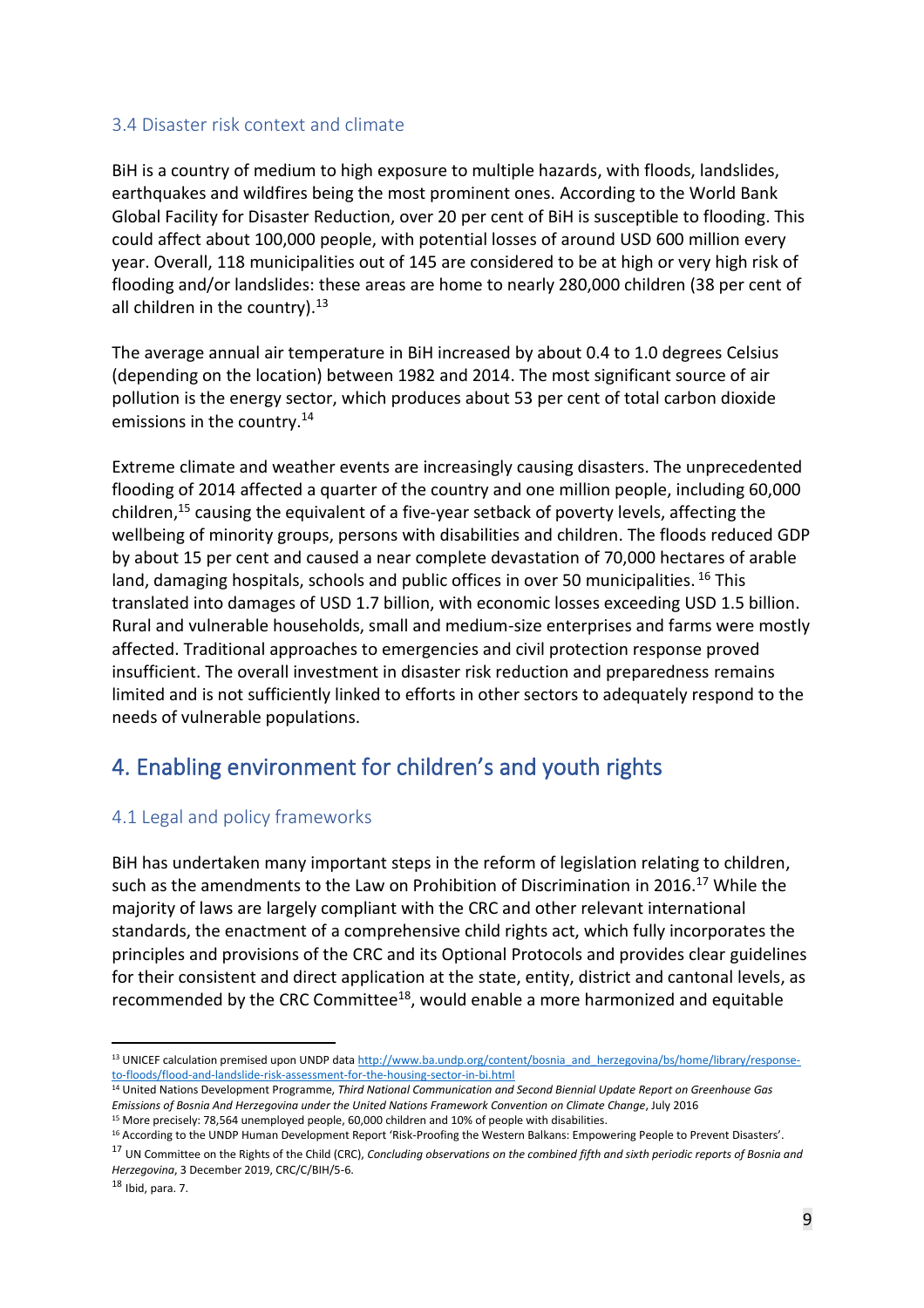realization of children's rights across the country. The Action Plan for Children (2015-2018) was extended to 2019, however implementation was hampered, among others, by the inadequate allocation of human, technical and financial resources. A key bottleneck relates to the inconsistent application and enforcement of existing legislation related to children. The development of policies, with monitoring and evaluation as well as costing frameworks, at state, entity, district and canton levels would be a key step forward in addressing above bottleneck.

#### <span id="page-9-0"></span>4.2 Public sector

As a legacy of the peace process, BiH has a disproportionately large public sector, with 160 ministries and 145 local administrations: this leads to lengthy administrative processes, convoluted decision-making processes and high spending on salaries, structurally undermining investment and sustainable economic growth. BiH scored 35 out of 100 in the Open Budget Index, meaning that its budget transparency is insufficient. Budgetary information is not complete, particularly regarding investments on children.

Public administration institutions operate within a complex governance structure with separate decision-making competences. Reflecting the institutional set-up, the policymaking and strategy development system in BiH is fragmented. There are no countrywide human rights and anti-discrimination strategies. No adequate and reliable statistical data is collected on discrimination cases despite a Law against Discrimination being in place since 2009. It is difficult to assess the impact of overall budgetary and fiscal policy on outcomes for children. Those mostly affected by this are children with disabilities, poor children and those belonging to minority groups.

The Council for Children of BiH is chaired by the Ministry of Human Rights and Refugees. However, the coordination mechanism for child rights is still very fragile.<sup>19</sup> Gaps in coordination across all levels of public administration impede the fulfilment of children's rights. Horizontal and vertical levels of coordination do not function very well. Obstacles in the coordination between government authorities at different levels persist, especially with regard to the country's obligations for the CRC monitoring. In FBiH a Council for Children has never been created. The Council for Children of RS has been inactive for several years. In 2018, UNICEF and the MHRR established a Group for the Promotion and Protection of Child Rights, consisting of relevant institutional and NGO representatives, to overcome some of the coordination challenges.

## <span id="page-9-1"></span>4.3 Civil society

The EU accession process promotes the active participation of civil society organisations (CSOs) in government decision-making. There are several mechanisms for consulting with civil society on policy development and implementation, such as the BiH Council for Children, public hearings and working groups. However, BiH authorities at various levels could engage civil society more as one of the key stakeholders. In general, civil society organizations are often to a large extent reliant on international funding.

<sup>19</sup> UNICEF BiH, Country Office Annual Reports 2016, 2017, 2018 and 2019.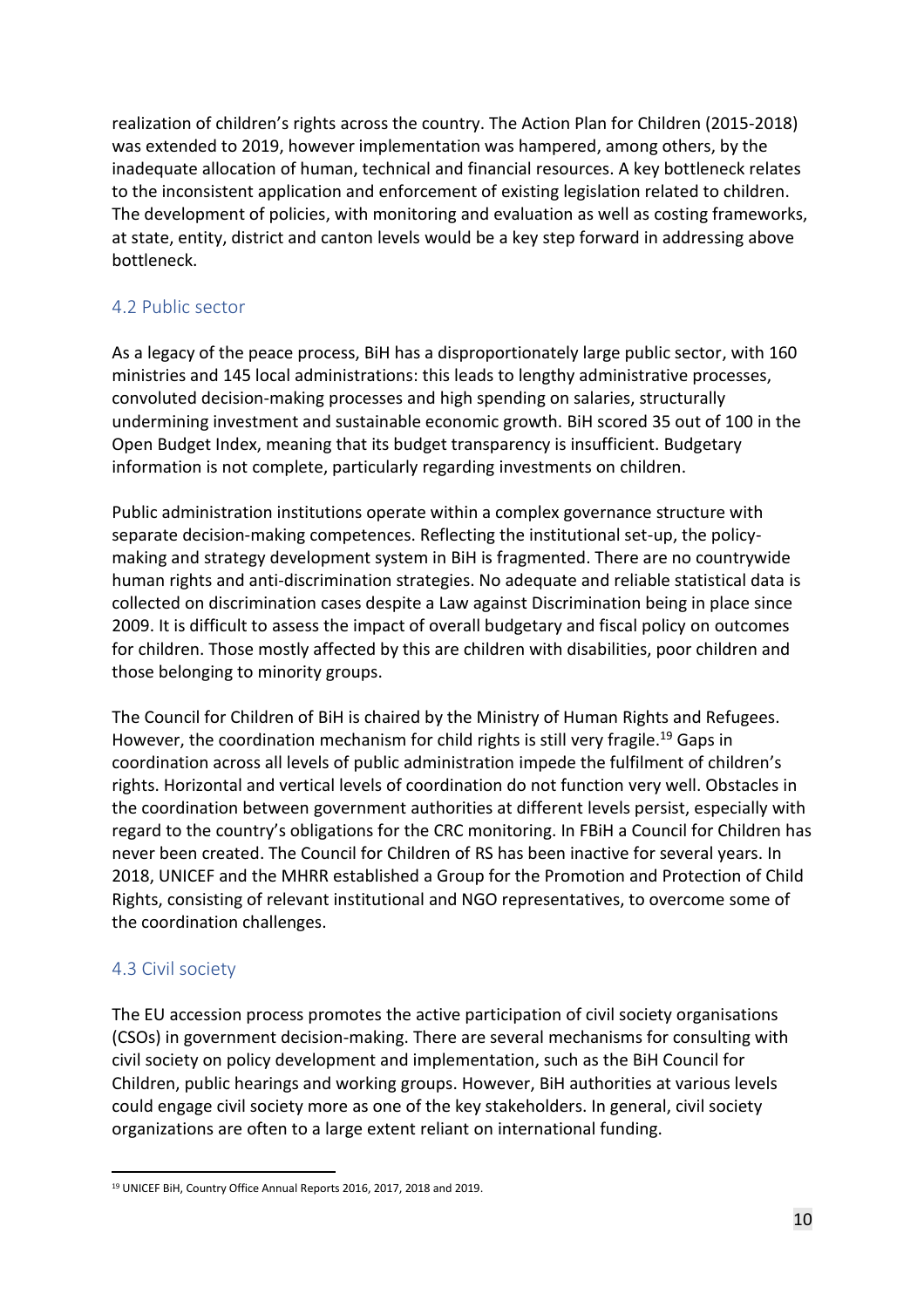#### <span id="page-10-0"></span>4.4 Private sector

BiH ranks 91<sup>st</sup> out of 140 countries in the Global Competitiveness Index 2018–2019, and 89<sup>th</sup> out of 190 in the World Bank's 'Ease of Doing Business Index' 2018. Administrative obstacles at different levels of government continue to burden the business environment. This reduces both potential fiscal space and employment opportunities that could possibly reduce emigration rates.

Nevertheless, there are some provisions for corporate social responsibility in the country, with tax incentives for both individual and corporate donations to public entities. Furthermore, the private sector increasingly recognizes the importance of contributing to the achievement of the SDGs and could play a significant role in the country's economic growth, as well as in channelling investments and funding towards sustainable development.

# <span id="page-10-1"></span>5. Right to health

## <span id="page-10-2"></span>5.1 Maternal and child health

Overall, maternal and infant mortality rates have significantly improved in recent decades. Infant mortality fell from 7.5 per 1,000 live births in 2006 to 5.1 per 1,000 live births in 2016. <sup>20</sup> Neonatal mortality was 4 per 1,000 live births in 2018, a decrease from 7.6 in 2000, while the under-five mortality rate decreased from 9.3 in 2000 to 6 per 1,000 live births in 2018.<sup>21</sup> The fact that most infant deaths occur within the first 28 days of birth is of concern and requires further attention.

Maternal mortality rates in BiH have decreased from 36.4 per 100,000 in 1990 to 13.2 per 100,000 in 2015.<sup>22</sup> Despite this, significant maternal health risks exist among groups such as Roma women and adolescent girls in child marriages. Although most mothers in BiH have almost universal access to antenatal care and nearly every birth is assisted by skilled health workers, socially excluded populations – including those living in poverty, rural residents, refugees, migrants, and ethnic minorities – still have less access to maternal health services.

The 2011-12 MICS estimated the infant mortality rate for Roma children in BiH to be 24 per 1,000 live births, with under-five mortality at 27 per 1,000 live births. Although more recent country-wide data is not available, the stark differences in the mortality rates point to huge disparities among different groups of the population.

<sup>20</sup> BHAS (2018), Demography and Social Statistics *(correction in 2019)*.

<sup>21</sup> UNICEF (2019), State of the World's Children: https://data.unicef.org/resources/sowc-2019-statistical-tables-and-interactive-dashboard/ <sup>22</sup> Global, regional, and national levels of maternal mortality, 1990–2015: a systematic analysis for the Global Burden of Disease Study 2015 Lancet 2016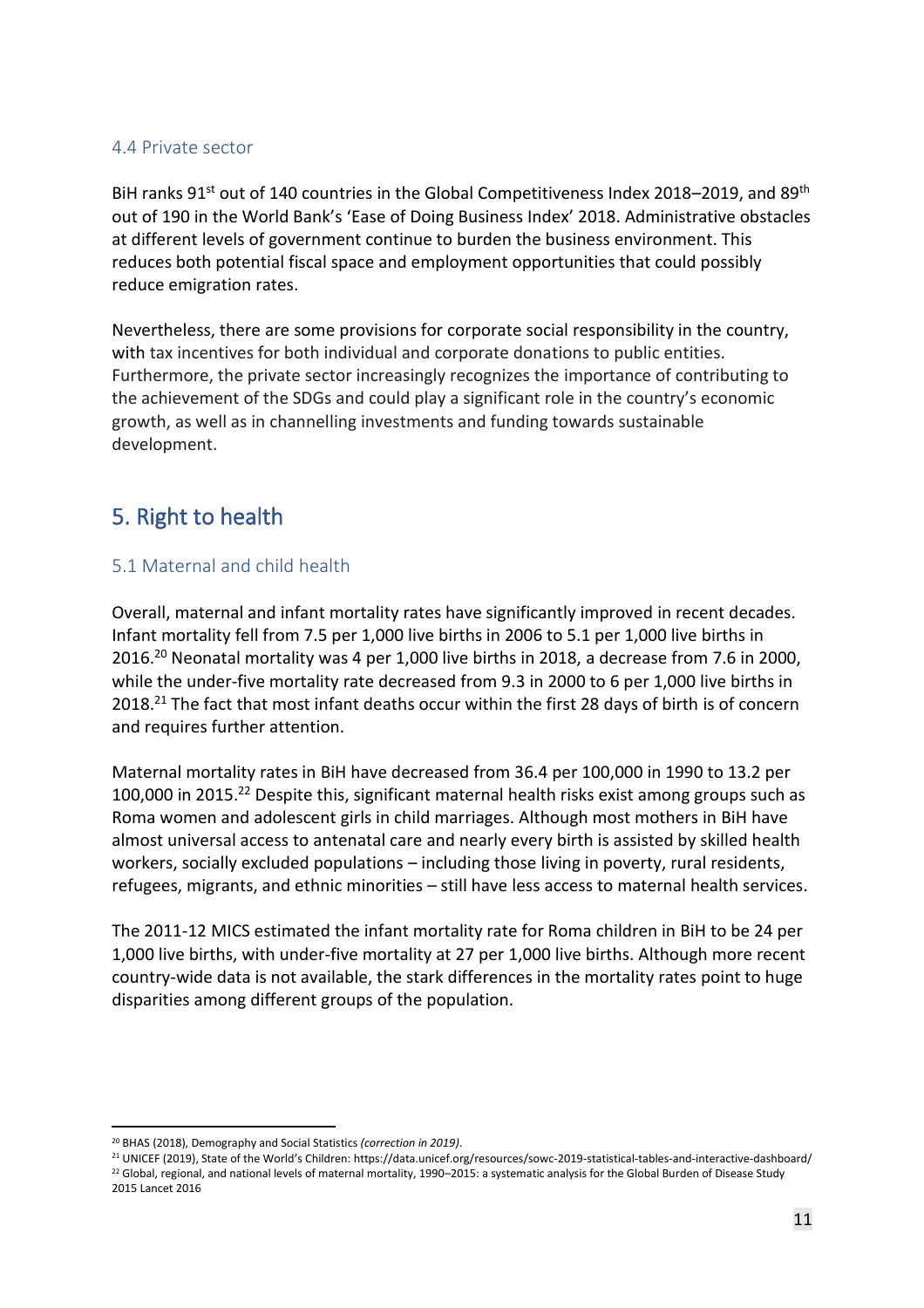#### <span id="page-11-0"></span>5.2 Immunization

MICS data from 2011-12 showed that the rate of full immunization for tuberculosis (BCG-Bacillus Calmette-Guérin), diphtheria, pertussis, and tetanus (DPT), polio and measles, mumps, and rubella (MMR) was 68 per cent for all children, and only 4 per cent for Roma children. This very low rate among Roma children is caused by a combination of limited mobility, lack of health insurance, poor access to services, negative attitudes and mutual mistrust between Roma and public institutions, including health care professionals.<sup>23</sup>

In recent years, immunization rates have been further declining (the lowest coverage for the first dose of the MMR vaccine in the Federation of BiH in 2018 was 56.9 per cent in Zenica-Doboj Canton, while the lowest in Republika Srpska was 60.2 per cent in Bijeljina<sup>24</sup>). There are frequent measles outbreaks across the country. BiH is one of only three countries in Europe at high risk of a polio outbreak due to low coverage rates. Demand for vaccination has decreased over time, influenced by the lack of knowledge about the importance of vaccination as well as external influences such as the anti-vaccine movement, social norms, unfavourable attitudes and practices by both parents and health providers, and partially due to insufficient training programmes for health professionals.

#### <span id="page-11-1"></span>5.3 Early childhood development

Early childhood development (ECD) services, including early detection of developmental delays and early intervention, have not been fully institutionalized in BiH. In 2018 revised standards and norms for health care services were adopted in FBiH to include integrated ECD in the primary healthcare package, promoting universal coverage and mainstreaming early childhood intervention within the health sector; the free access to ECD and early childhood intervention (ECI) services for all children in FBiH is ensured by the funding through 10 Cantonal Health Insurance Funds. In 2016, RS adopted the multisectoral Programme for Early Childhood Development 2016-2020, which defined programmes and included a commitment to jointly advance ECD with a special focus on marginalized groups. The programme is being implemented at all levels, with a focus on health and education.

Greater investment is required to enable the institutionalization of sustainable and free-ofcharge early identification services for children with disabilities within the health, education and social care services. Continuous efforts are required to establish multidisciplinary early identification and early intervention teams, comprised of professionals from all the social services, and enforce referral systems to facilitate the access to disability-inclusive services.

<sup>&</sup>lt;sup>23</sup> Immunisation and vaccine hesitancy in Europe and Central Asia: A systematic review of literature (2008-2017) and field visits to Bosnia and Herzegovina, Republic of Moldova, Romania and Ukraine, 2017, UNICEF ECARO

<sup>24</sup> WHO/UNICEF Joint Reporting Form 2018.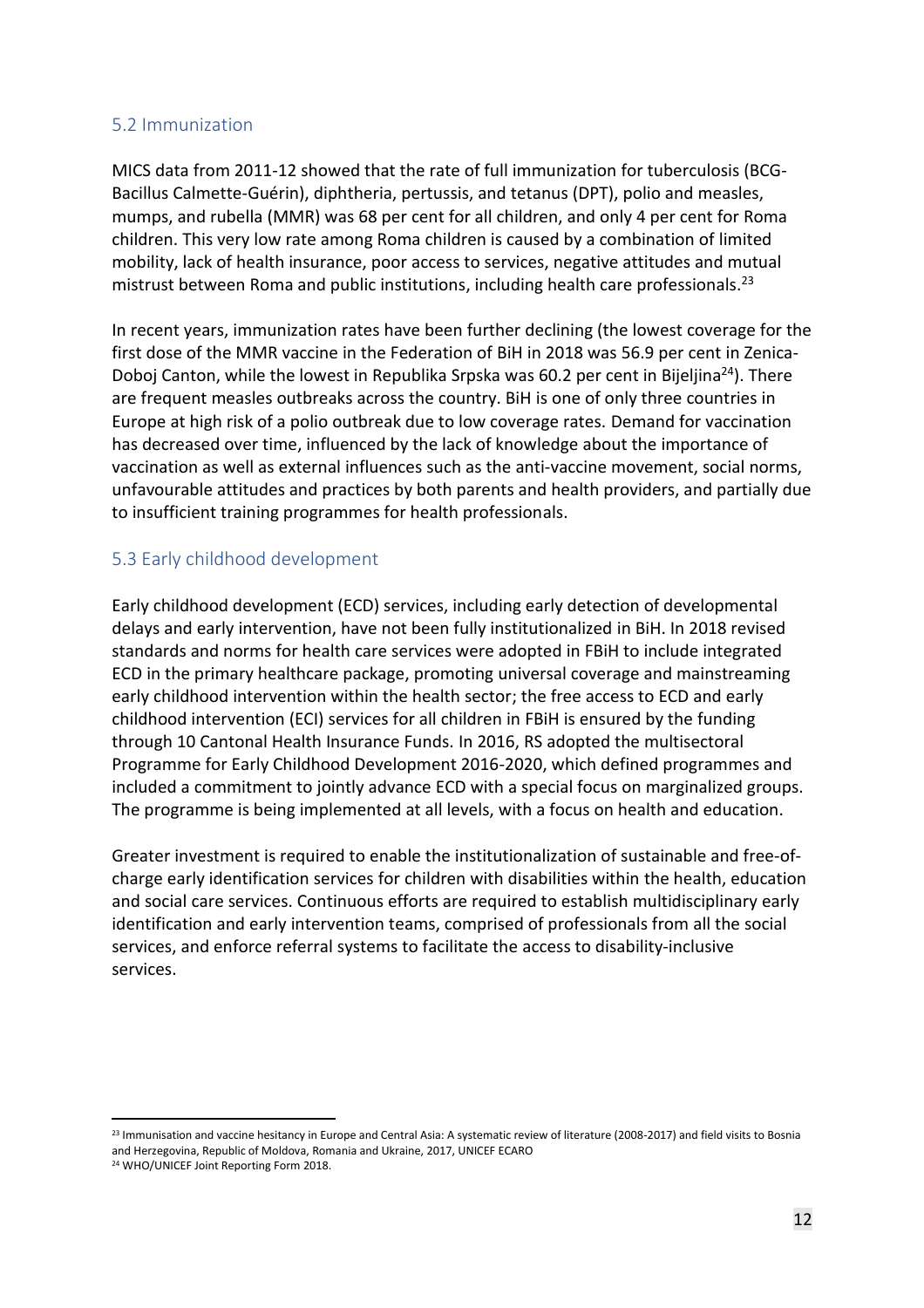#### <span id="page-12-0"></span>5.4 Nutrition

BiH has a very low breastfeeding rate (19 per cent). There is insufficient promotion of and support for breastfeeding. This early hindrance continues into childhood, with over 10 per cent of children suffering from stunting; <sup>25</sup> this rate doubles for Roma children.

In recent years, there has been an increasing trend in overweight for children in BiH (17 per cent according to the 2011-12 MICS). Research conducted in 2010 in Canton Sarajevo showed 20 per cent of children to be obese and 12.5 per cent to be malnourished.<sup>26</sup> A 2018 study among school-aged children revealed low levels of knowledge about nutrition among children and parents.<sup>27</sup>

#### <span id="page-12-1"></span>5.5 Air pollution

According to recent World Health Organisation statistics, BiH has the highest mortality rate in Europe and the second highest in the world, due to indoor and outdoor air pollution. Both short and long-term exposure to air pollutants have negative health effects, especially for those with pre-existing conditions and lower immunity, such the elderly, children, and other vulnerable groups of the population. Outdoor air pollution tends to be the worst in urban centres. For example, in Sarajevo, safe limits of particulate matter are often exceeded for 60-90 days a year, sometimes reaching up to 200 days; this results in significant health problems for children as well as in prolonged school closures. In BiH as a whole, 44,000 years of life are lost each year due to air pollution, and costs over 21.5 percent of BiH's GDP through lost work and school days, and healthcare costs.<sup>28</sup> A recent World Bank study states that the lack of air pollution reduction policies, high levels of solid fuel heating and cooking, overall low quality of liquid fuels and the high age of vehicles (17 years on average) used in transportation are all factors contributing to air pollution. <sup>29</sup> Structural drivers of this concerning situation include gaps in the regulation of heavy industry, incentives prioritizing economic growth and export of electricity over public health and environmental protection across BiH.

#### <span id="page-12-2"></span>5.6 Health governance and financing

Under the BiH Constitution, health care is regulated at the entity and Brčko District levels. The Ministry of Civil Affairs of BiH is primarily responsible for coordination and reporting health sector data to international bodies. The health care system in the Federation of BiH is decentralized, while Republika Srpska and Brčko District have more centralized systems. While the Law on Health Insurance seeks to ensure that each person receives a basic health care package regardless of income and resources available, this package is not defined;

<sup>25</sup> MICS, 2011-2012

<sup>&</sup>lt;sup>26</sup> Hasanbegović S, Mesihović-Dinarević S, Cuplov M, et al. Epidemiology and etiology of obesity in children and youth of Sarajevo Canton. Bosn J Basic Med Sci. 2010;10(2):140–146. doi:10.17305/bjbms.2010.2713

<sup>&</sup>lt;sup>27</sup> KAP study on assessing knowledge, attitudes and practices in the field of nutrition among school administrations, parents and students in 6 selected municipalities and 3 control municipalities, February 2019. Study commissioned by UNICEF BiH.

<sup>&</sup>lt;sup>28</sup> https://www.unenvironment.org/news-and-stories/story/coming-clean-air-bosnia-and-herzegovina

<sup>29</sup> Western Balkans Regional AQM - Western Balkans Report – AQM in Bosnia and Herzegovina. October 2019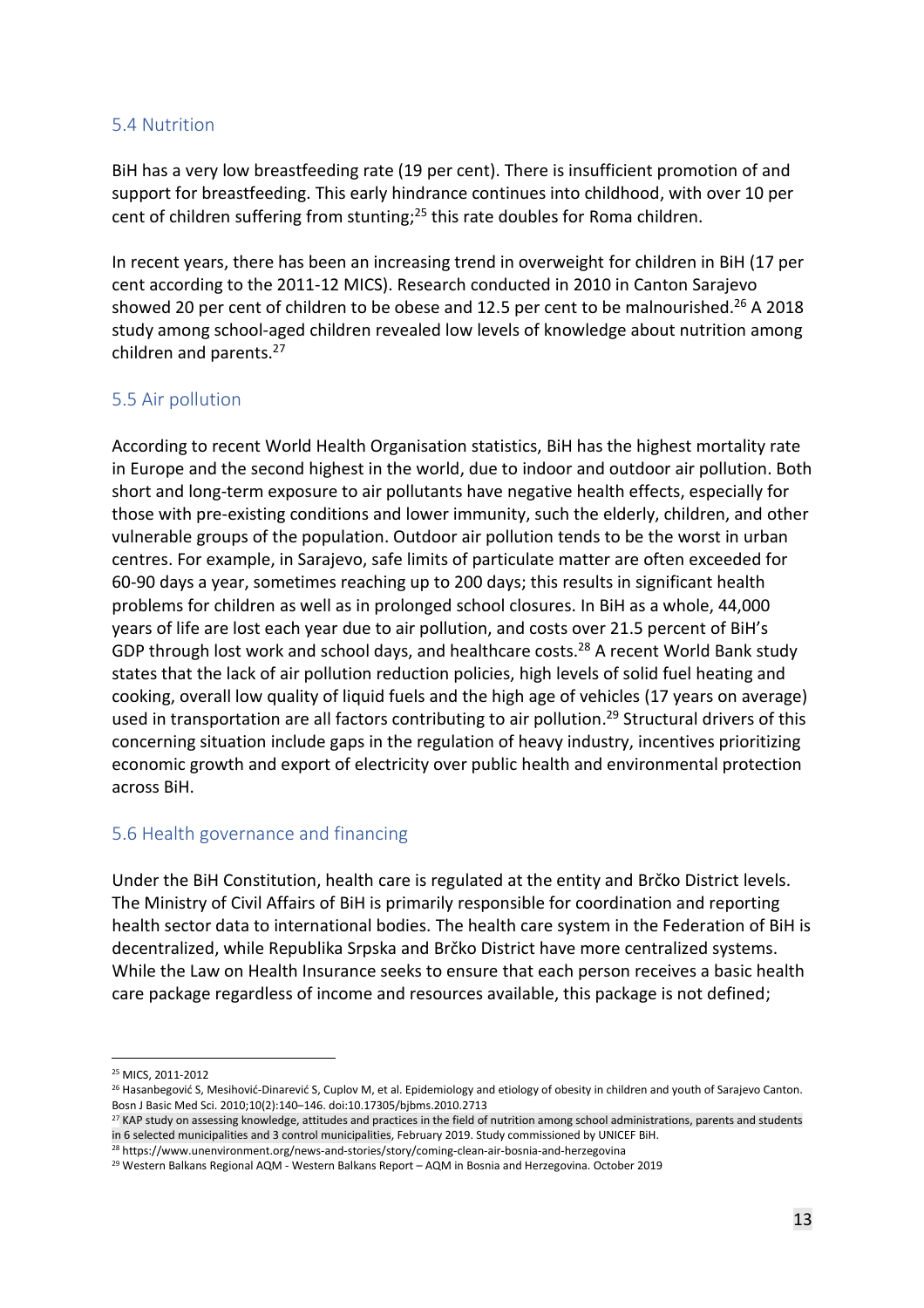therefore, the scope and level of health care protection granted to all citizens varies across the country.

Total health expenditure in BiH has increased significantly since 2000, to 9.3 per cent of total GDP in 2016. <sup>30</sup> Child health is showing signs of improvement. Despite the constitutional provisions, quality health care is not available to all, particularly to vulnerable groups, such as Roma. Fragmented service delivery, high spending on pharmaceuticals and inefficiencies in insurance and hospital systems cast doubt on the sustainability of health services. About 58 per cent of health funding in BiH is allocated for inpatient hospital treatment and medical devices for outpatients, with just 1.8 per cent spent on preventive health care. In 2016, out-of-pocket payments accounted for 29 per cent of health spending in the country; it is likely that the poorest households forego essential health care because they cannot afford it. Health insurance entitlement is sometimes not realized among the Roma for various reasons, some of which include the lack of required documentation.

The number of medical staff compared to the overall size of the population is significantly less than the EU average; this makes adequate provision and timely access to health care services difficult. Planning and coverage of vulnerable groups remain problematic and significant exclusions persist. The varying levels of skills and expertise of health providers underpin a lack of trust between patient and medical staff and lead to variable outcomes, while the absence of uniform standards throughout the country structurally discriminates against those in rural areas.

# <span id="page-13-0"></span>6. Right to education

## <span id="page-13-1"></span>6.1 Early childhood education and care

Early childhood education and care (ECEC) is not readily available to all children, especially those from vulnerable families. The preschool enrolment rate in BiH for children 3 to 6 years of age is the lowest in Europe (25 per cent).<sup>31</sup> There are significant inequities in access, with children from rural areas making up about 0.5 per cent, and children from families with unemployed parents representing only 2 per cent of all those attending preschool.<sup>32</sup> Similarly, the attendance rate for Roma children is less than 2 per cent.<sup>33</sup> Of all children enrolled in ECEC, only 2 per cent are children with disabilities.<sup>34</sup>

There is however a positive trend regarding the enrolment of children five years of age in the obligatory preparatory preschool programme. The proportion increased from 31 per cent in 2011/2012 to 54 percent in 2016/2017, and to an estimated 78 per cent in 2018/2019.<sup>35</sup>

<sup>30</sup> World Bank, Current Health Expenditur[e https://data.worldbank.org/indicator/SH.XPD.CHEX.GD.ZS?locations=BA](https://data.worldbank.org/indicator/SH.XPD.CHEX.GD.ZS?locations=BA)

<sup>&</sup>lt;sup>31</sup> UNICEF BiH estimate for the school year 2018/19.

<sup>&</sup>lt;sup>32</sup> Quality of ECE Services Albania, Bosnia and Herzegovina, Kosovo (1244), and Montenegro, J. Peeters for UNICEF, 2016

<sup>33</sup> Multiple Indicator Cluster Survey: Roma population in Bosnia and Herzegovina 2011-2012. Ministry for Human Rights and Refugees in BiH and Agency for Statistics in BiH. UNICEF, 2013.

<sup>&</sup>lt;sup>34</sup> Agency for Statistics in BiH; Demography and Social statistics, Education Statistics. Sarajevo, 2018 (correction in 2019).

<sup>&</sup>lt;sup>35</sup> UNICEF BiH estimate for school year 2018/2019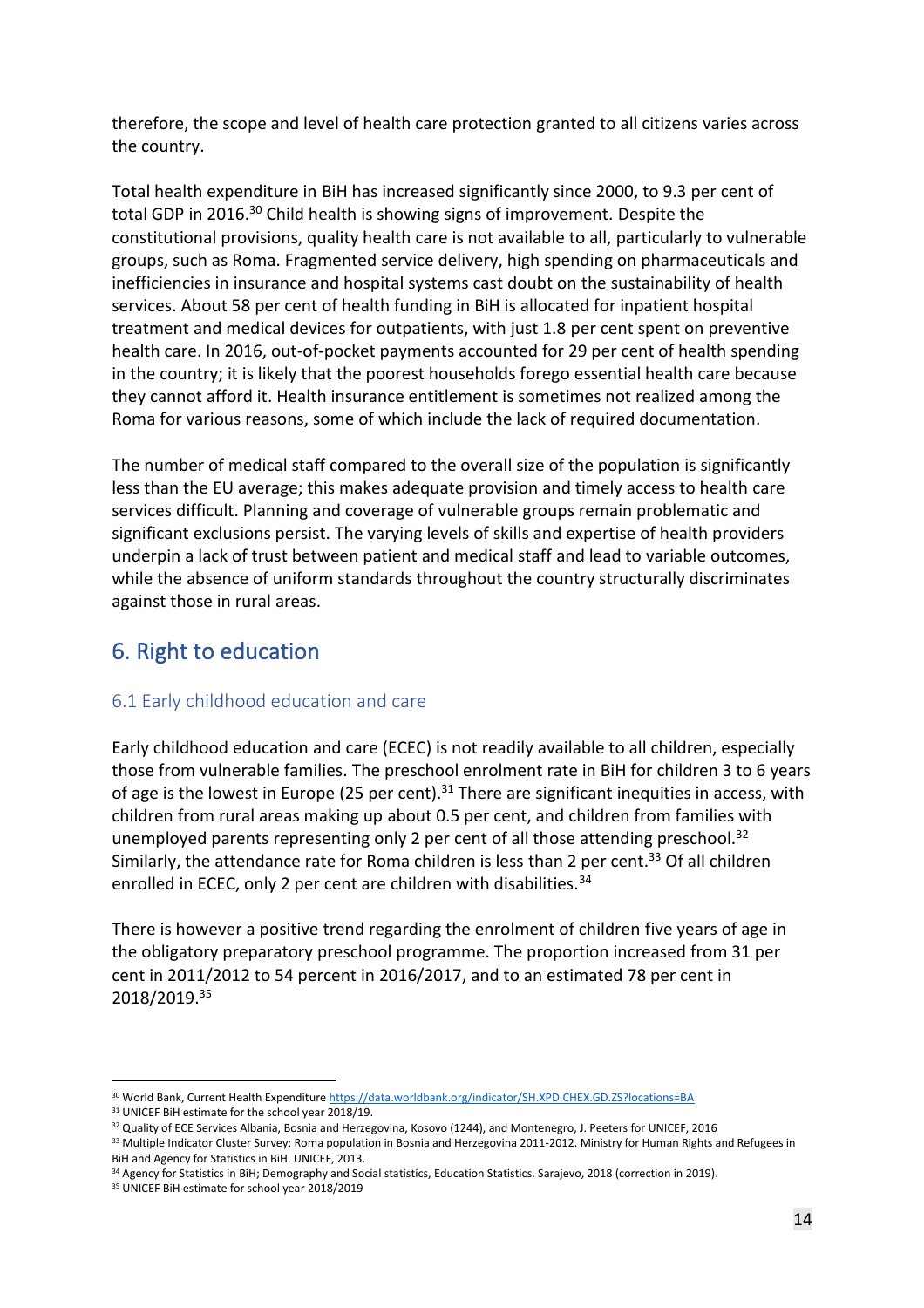The availability of preschool education services is conditioned by the uneven economic development in different parts of BiH. In most municipalities, preschool education is often financed from municipal budgets. This leads to inequalities of access around the country, as economically less developed municipalities can allocate only very limited funds to preschool education, and the provision is not guaranteed from year to year. Poor understanding of the importance of investing in early childhood education results in inadequate, or totally absent dedicated funding. The absence of regular, reliable or appropriate funding mechanisms structurally undermines the sustainability of early childhood education (ECE) programmes. Multi-sector financing and public-private partnerships have not yet been established. In addition, most education administrative areas have not yet harmonized their strategic approaches with BiH's Platform for the Development of Preschool Education and Care 2017-2022.

#### <span id="page-14-0"></span>6.2 Access to primary and secondary education

In the 2018/2019 school year, a total of 280,018 children attended lessons in 1,803 primary schools and 117,475 children were enrolled in 313 secondary schools. <sup>36</sup> The overall access to primary and secondary education in BiH is satisfactory, with 97.6 per cent of children attending primary and 84.6 per cent attending secondary education (2013/14 school year<sup>37</sup>). The primary school completion rate is 92 per cent (93 per cent male, 90 per cent female), with 97 percent of pupils transitioning to secondary education.

School attendance rates are considerably lower among certain vulnerable groups. Among Roma children, 69 per cent attend primary and 23 per cent secondary education, with a higher enrolment percentage for boys (the attendance of girls is 67 per cent in primary and 18 per cent in secondary education).<sup>38</sup> As with primary school, Roma children and children with disabilities are at higher risk of dropping out of secondary school. Children on the move in certain parts of BiH experience significant challenges in accessing education – primary and even more so secondary education.

Poverty, lack of access to schools and low awareness of the importance of education are the main determinants of young people's school drop-out. In 2013, only 23 per cent of Roma children attended secondary school.<sup>39</sup> Roma parents refuse to place their children in school because of the stigma and discrimination they say their children are exposed to.<sup>40</sup> The structural causes of low enrolment include the obligation to have identity documents and residence to access education. Some children's births have not been registered, although this issue is increasingly being addressed.

<sup>&</sup>lt;sup>36</sup> BiH Agency for Statistics (2019), Demography and Social statistics, Education Statistics. .

<sup>&</sup>lt;sup>37</sup> UNICEF BiH estimate (2017), Education Paper: Analysis of Trends and Recommendations for Action. UNICEF Strategic Moment of Reflection, 2017.

<sup>&</sup>lt;sup>38</sup> Multiple Indicator Cluster Survey: Roma population in Bosnia and Herzegovina 2011-2012. Ministry for Human Rights and Refugees in BiH and Agency for Statistics in BiH. UNICEF, 2013.

<sup>39</sup> Progress towards the Realisation of Millenium Development Goals in Bosnia and Herzegovina - 2013 Report. Ministry of Finance and Treasury of Bosnia and Herzegovina and the United Nations Country Team in Bosnia and Herzegovina, 2013.

<sup>&</sup>lt;sup>40</sup> UNICEF (2013). The situation of Roma children and families in Bosnia and Herzegovina. Retrieved from https://www.unicef.org/Bosnia [and Herzegovina/ba/roma\\_families-bh-final.pdf](https://www.unicef.org/Bosnia%20and%20Herzegovina/ba/roma_families-bh-final.pdf)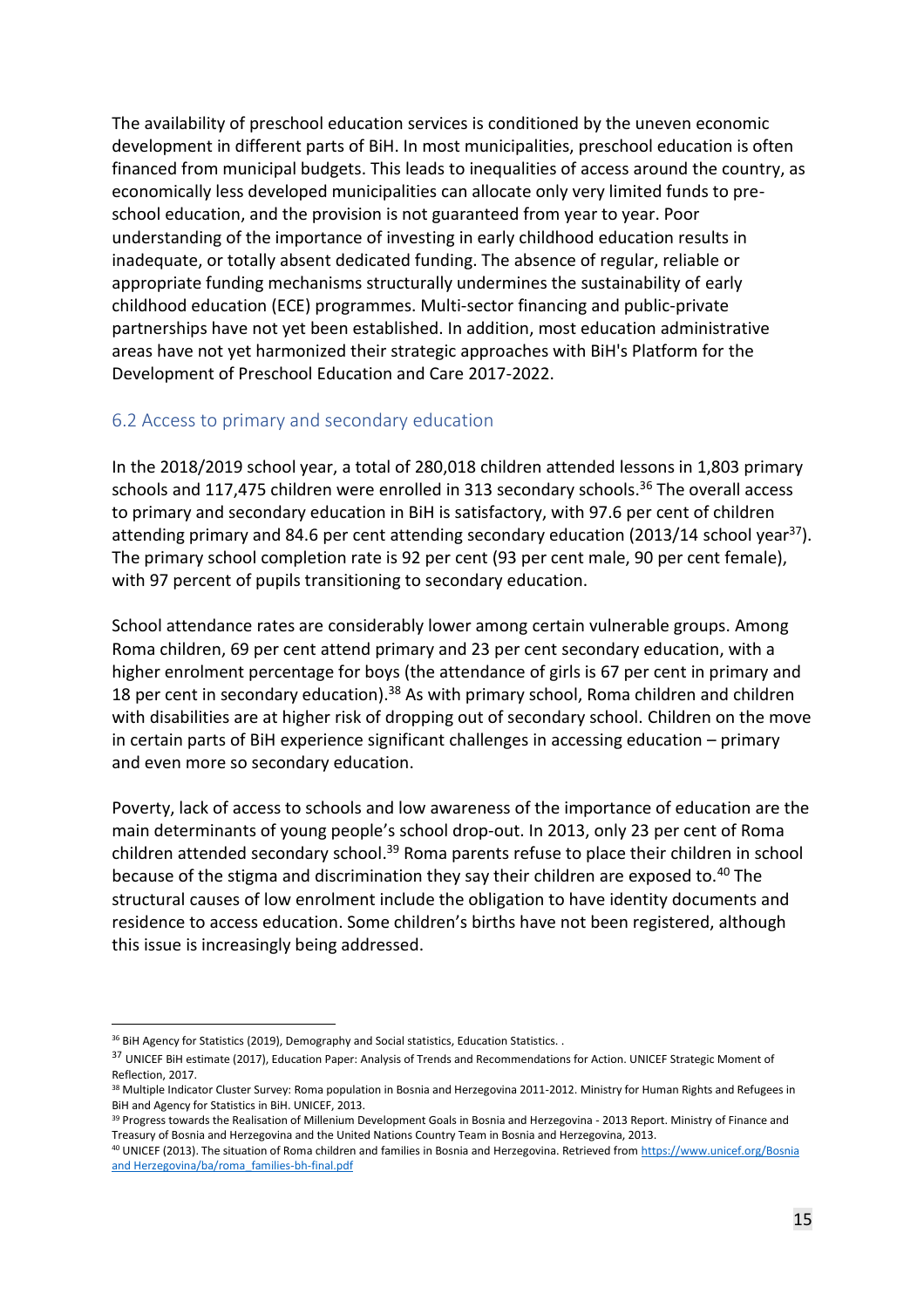In the 2017/2018 school year there were 283 special education institutions and schools with special classes for children with disabilities, attended by 964 children (33 per cent are girls) in primary schools and 380 children in secondary schools (of whom 38 per cent girls). Another 3,934<sup>41</sup> children with disabilities attended mainstream primary schools (36 per cent girls) and 931 attended mainstream secondary schools (41 per cent girls). As the total number of reported children with disabilities in mainstream education is less than 2 per cent of all school children,<sup>42</sup> it is believed that some children with disabilities attend mainstream education without their disabilities being identified, while others drop out or do not attend any form of education. In most of BiH's administrative areas, assessment commissions issue recommendations for either special or inclusive education. The assessments endorse the medical model of disability and are not in line with the social model promoted by the International Classification of Functioning, Disability and Health.<sup>43</sup>

Despite legislative initiatives for the respect for human rights in education, in practice pupils and teachers continue experiencing ethnic and religious segregation, intolerance and division. There are ethnically homogenous schools throughout the country, as well as "two schools under one roof" where children are segregated from each other based on ethnicity. Furthermore, every third Roma child or child with a disability has experienced some form of discrimination during their education. Tackling the segregated schooling of students of different ethnicities while providing acceptable and culturally relevant education for all students in all parts of BiH is one of the country's biggest challenges.

#### <span id="page-15-0"></span>6.3 Quality of education

The highly complex administrative and decision-making structure has proven challenging for the harmonization of legislation on education across the country. The standards of quality and access to education are still inadequate.

There are serious learning and equity gaps in BiH's education systems. The 2018 Programme for International Student Assessment (PISA) report, <sup>44</sup> published in December 2019, showed that 15-year old students in BiH are on average about three school years behind their peers in OECD countries. The minimum level of functional literacy is not attained by 58 per cent of students in mathematics, 54 per cent in reading and 57 per cent in science (the OECD average is 24 per cent, 23 per cent and 22 per cent respectively). In BiH socio-economically advantaged students outperformed disadvantaged students in reading by 58 score points in PISA 2018. The country also participated in the TIMSS<sup>45</sup> 2019 and will participate in PIRLS<sup>46</sup> 2021. This is a significant step forward in terms of government commitment to establish evidence-based insights into the quality of education.

<sup>&</sup>lt;sup>41</sup> Increase of 13 per cent in comparison to the previous school year.

<sup>42</sup> BiH Agency for Statistics, Demography and Social statistics, Education Statistics. Sarajevo, 2018 (correction in 2019).

<sup>43</sup> International Classification of Functioning, Disability and Health (ICF) is a standard language and framework for the description of health and health related states according to: 'Towards a Common Language for Functioning, Disability and Health - ICF, WHO 2002.

<sup>44</sup> PISA assesses the extent to which 15-year-old students, near the end of their compulsory education, have acquired key knowledge and skills that are essential for full participation in modern societies. The assessment focuses on the core school subjects of science, reading and mathematics. Reading was the main subject assessed in PISA 2018.

<sup>45</sup> Trends in International Mathematics and Science Study.

<sup>46</sup> Progress in International Reading Literacy Study.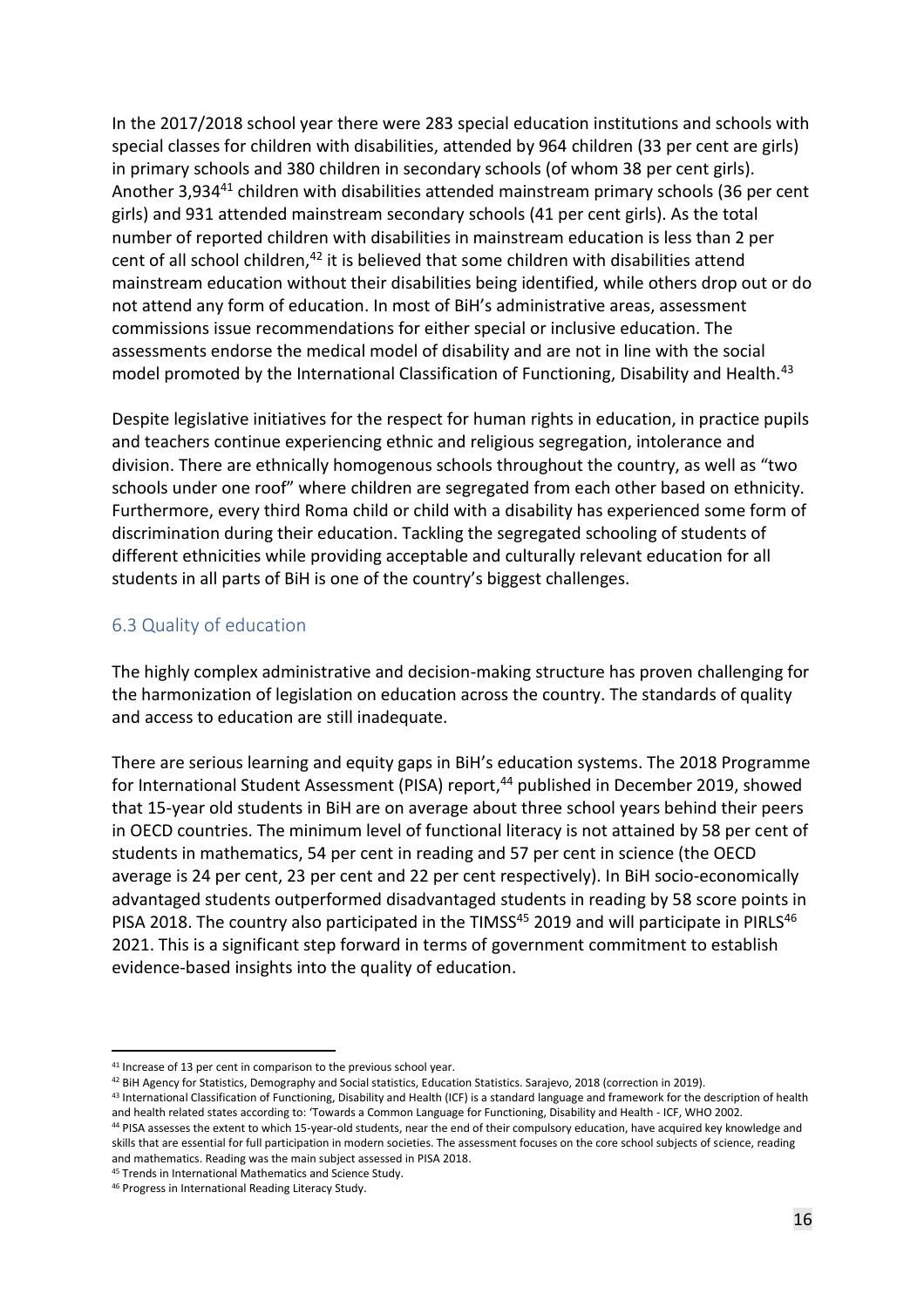Very limited funds are dedicated to improving education quality, school equipment and capital investment. Salaries and allowances, as a percentage of GDP, are higher than in other countries in the wider region. In most primary schools, children are not provided with free textbooks and free transportation to and from school. Schools in rural communities are significantly disadvantaged compared to schools in urban areas, while at the same time there is very limited investment in preschool education. The lack of financial assistance often compromises the realization of the right to education for children from low-income families.

Outdated curricula and teaching methods are not adapted to new technologies, which, in combination with the lack of opportunities for non-formal education, leads to a lack of skills that young people need for learning, employability, personal empowerment and active citizenship. Enrolment policies in secondary and higher education are not harmonized with the labour market needs, while school curricula and syllabi are not linked to the needs of employers. Furthermore, there is a lack of practical training and practical work.

Textbooks do not promote universal human rights values, ethical and democratic principles and there is no evidence of contents aimed at the development of critical thinking such as active learning, problem solving and multi-perspective approaches.

Vertical and horizontal links between higher education teacher preparation institutions, bodies used to support teachers in the field (i.e. Pedagogical Institutes), school directors and teachers are weak or non-existent.

The concept of 'inclusive education' has started to take hold in BiH and there is increased awareness of its significance, but progress is measured by 'access' to school and not by learning. Thus, inclusive education is still understood in the most restrictive sense. Even children with disabilities who attend mainstream education face a structural lack of support. Most schools are inaccessible for children and adults with disabilities because of a failure to understand the social model of disability and the rights of children with disabilities, and due to the lack of regular and predictable funding mechanisms.

# <span id="page-16-0"></span>7. Right to protection

The three administrations of FBiH, RS and Brčko District each have a justice and social welfare system with similar structures. Structurally, the child protection systems deliver services that are mainly responsive, with challenges to promoting preventive services and initiatives. Child protection issues are covered by different laws and strategies at entity/cantonal level; there is no overarching normative framework for child protection that outlines a strategic vision for strengthening the protective environment of children in BiH as a whole, nor at entity, district and canton levels. This results in a fragmented and nonholistic approach. Implementation of existing laws and strategies related to child protection is inadequate, and not enough attention is paid to all budgetary, staffing, institutional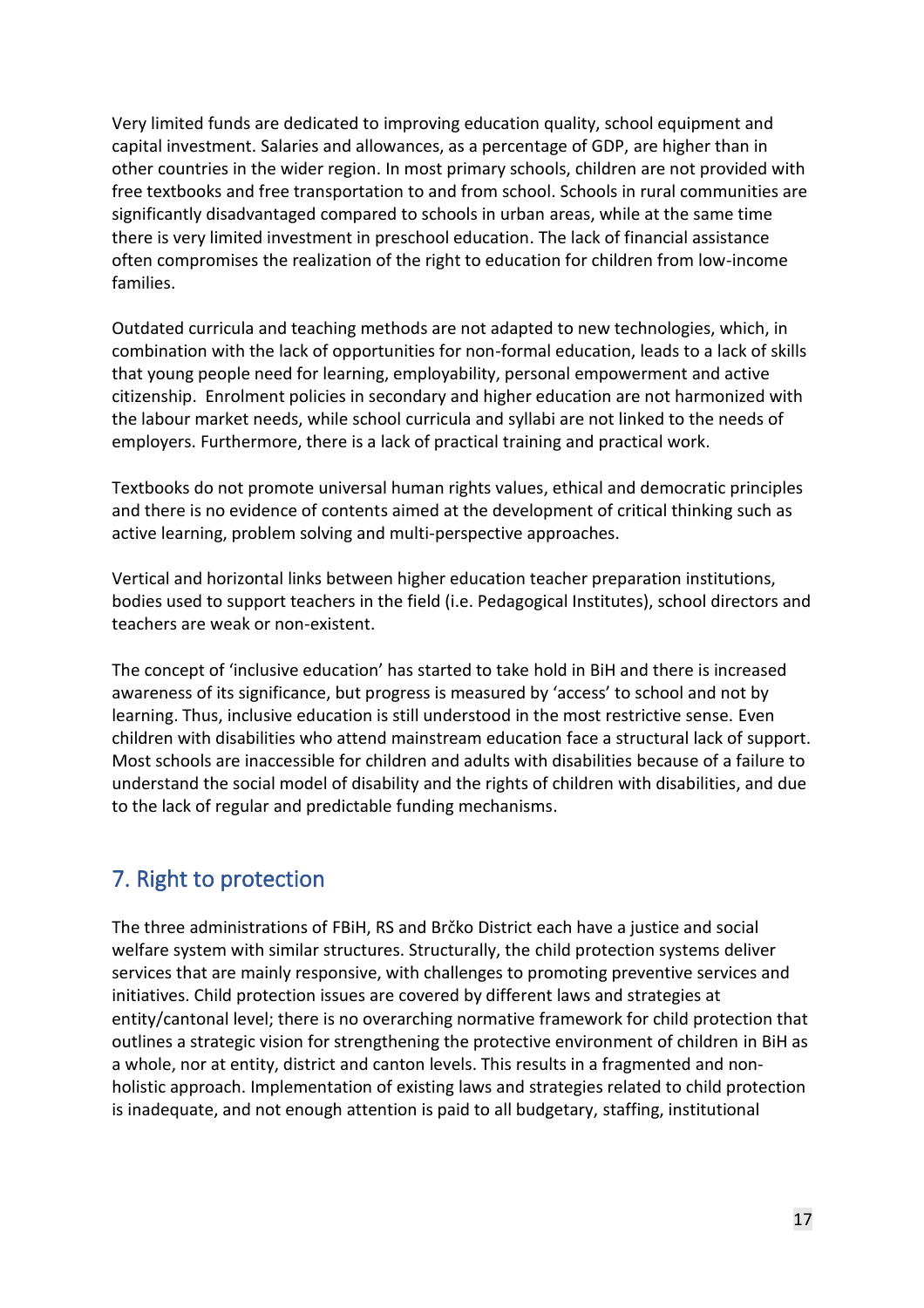frameworks and monitoring requirements for translating policy into action.<sup>47</sup> Comprehensive information on budget allocation and utilization for child protection is scarce and requires further analysis. It is, however, evident that budget allocations are often insufficient and budget utilization inefficient in ensuring adequate quality and coverage of child protection services.

## <span id="page-17-0"></span>7.1 Child welfare

An important step forward in improving child welfare services has been the development of uniform, standardized case management tools for centres for social welfare (CSWs). Entity and Cantonal Ministries responsible for social welfare, together with the academia, 48 developed Guidelines for Child Protection Case Management in both FBiH and RS in 2018. The Guidelines have been rolled out in all municipalities in RS as well as in several Cantons in FBiH. Significant improvements have also been made in establishing a sound system of foster care, with the adoption of relevant legislation and regulations, the professionalization of the social service workforce in foster care and education, and education and certification of foster parents.

Fundamental challenges to further enhancing child (and family) welfare relate to the fact that the social protection system is stretched between a "generous" (in intention) list of social benefits for vulnerable groups and responsive child protection services stepping in when there is "evidence" of abuse. Available services are unable or seriously restricted in their capacity to provide proactive prevention and supportive services in between the two ends of the spectrum. The services currently provided are largely limited to financial assistance, in-kind assistance, little social work services, foster care, and the institutionalization of children.<sup>49</sup> To enable CSWs to provide more effective child protection, they require more human, financial, and technical resources.<sup>50</sup>

The function of preventing and protecting children and families from harm, while promoting their welfare, is not clearly defined, and is often surfacing at the margins of the overall discourse on social protection. While a lot has been done to promote an integrated approach to social protection and inclusive services at local level, the place of child protection (intended as prevention and response to violence, abuse, neglect and exploitation) had not yet been clearly defined in laws and policies.<sup>51</sup>

# <span id="page-17-1"></span>7.2 Justice for children

Significant progress has been made in establishing a specialized child justice system. Key bylaws and regulations have been developed to implement the laws on protection and

<sup>51</sup> Ibid.

<sup>47</sup> Ibid.; Child Frontiers, '*Final Evaluation: Transformation of care institutions and prevention of family separation, Bosnia and Herzegovina (2016-2018)*', 2019.

<sup>48</sup> with support provided by UNICEF BiH and SOS Kinderdorf

<sup>49</sup> Child frontiers, *'Technical support to the Child Protection Programme UNICEF Bosnia and Herzegovina. Appraisal report,'* 2011.

<sup>50</sup> Ibid., Coram International, '*Final evaluation of the justice for every child project: December 2013 to November 2017'*, 2017. Child frontiers, *'Final evaluation: Transformation of care institutions and prevention of family separation, Bosnia and Herzegovina (2016-2018),* March 2019.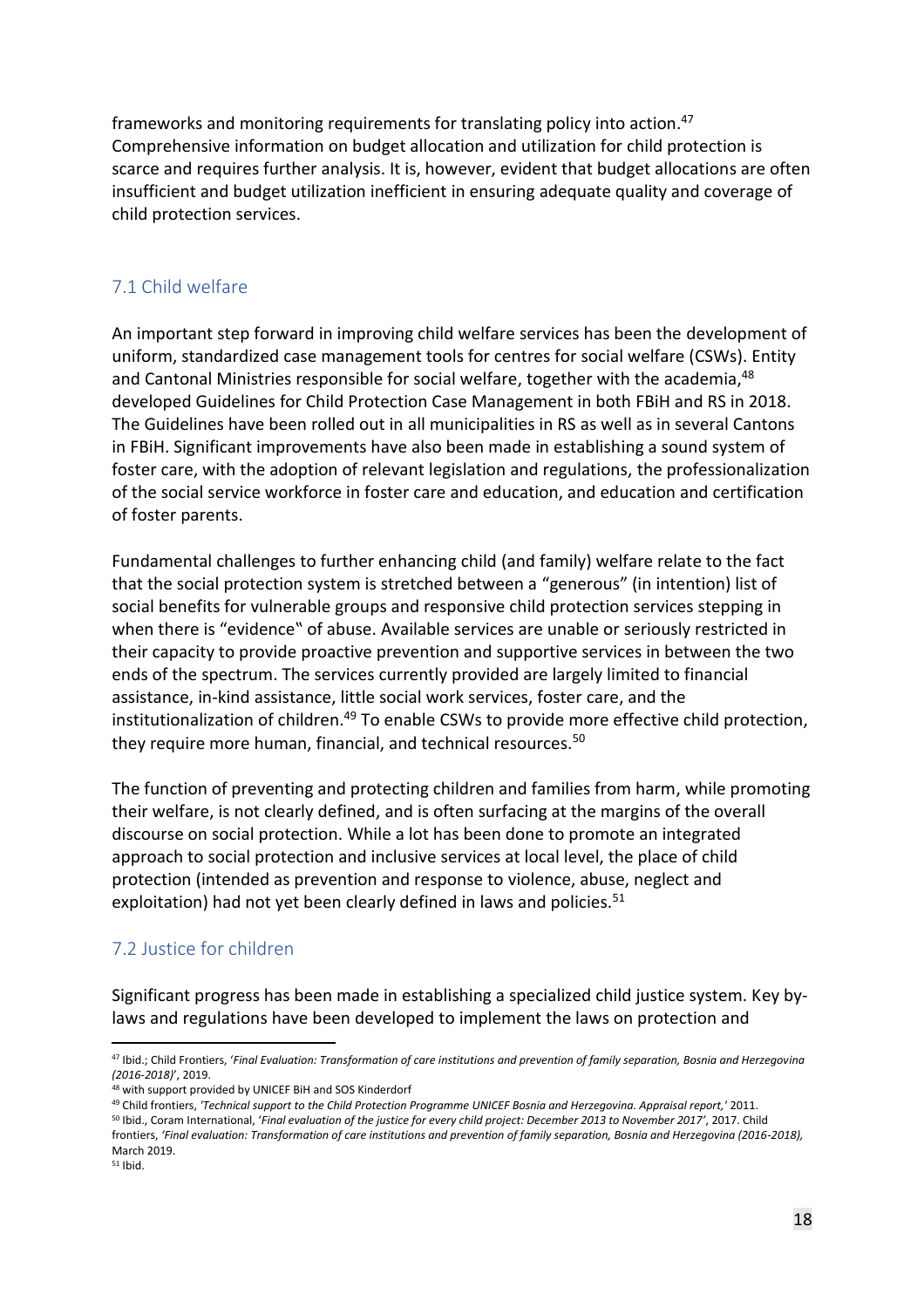treatment of children and juveniles in criminal proceedings. Multi-agency coordination working groups have been created at municipal level, tasked with the development and implementation of secondary and tertiary prevention measures for children at risk and children in conflict with the law. Child-friendly rooms have been set up in many police stations, courts, and prosecutors' offices. Professionals have been trained in child psychology, questioning child witnesses, developing treatment plans, identifying children's best interests, and applying diversion and alternative measures.<sup>52</sup>

Despite the abovementioned advancements, further reform and improvements are needed. Some procedures have not been adapted to the needs of children, and a multi-disciplinary, holistic approach to the provision of support and assistance before, during and after legal proceedings is still missing. The principle of the 'best interests of the child' is not yet systematically applied, while the children's right to be heard in all proceedings that concern them is not always adequately facilitated or respected. The linked rights of children to be informed about proceedings, services and the potential consequences for them are also not robustly implemented.<sup>53</sup> 

While the number of children in detention is relatively low, in recent years consistently less than 30, still only a minority of children in conflict with the law (7 per cent in 2018) are being diverted from judicial proceedings<sup>54</sup>, pointing at the need to increase the use of alternative measures to detention. There is also a need to increase availability of and access to reintegration measures to children upon release from detention.<sup>55</sup>

Many children, in particular children from poor households, children with disabilities, Roma children, and children on the move still do not benefit from equitable access to justice. Free legal aid is not equally available for child victims and witnesses in criminal proceedings. Children from poor family backgrounds receive less information than others about their rights and where to seek redress; they face greater difficulties in paying lawyers, court fees and transportation.<sup>56</sup>

#### <span id="page-18-0"></span>7.3 Violence against children

Comprehensive, reliable, recent data on violence against children does not exist in BiH. Relevant institutions do collect scattered data, but no unified data collection exists to inform a comprehensive analysis of this issue.

According to the 2011-2012 MICS, 55 percent of children aged 2-14 had experienced a violent method of discipline, with 40 percent subjected to physical punishment and 42 percent to psychological aggression. Although the practice of violent discipline is common, only 14 per cent of adults reported they believed that a child needs to be physically punished. BiH has one of the highest incidence rates of children's exposure to sexual violence and contact sexual violence in the region. Roughly 19 per cent of children 11-16

<sup>52</sup> Coram International, *'Final evaluation of the Justice for Every Child Project: December 2013 to November 2017',* 2017.

<sup>53</sup> UNICEF, '*Children's equitable access to justice in BiH'*, 2015.

<sup>54</sup> High Judicial and Prosecutorial Council, 2018 data.

<sup>55</sup> Coram International, '*Final evaluation of the justice for every child project: December 2013 to November 2017'*, 2017.

<sup>56</sup> UNICEF, '*Children's equitable access to justice in BiH'*, 2015.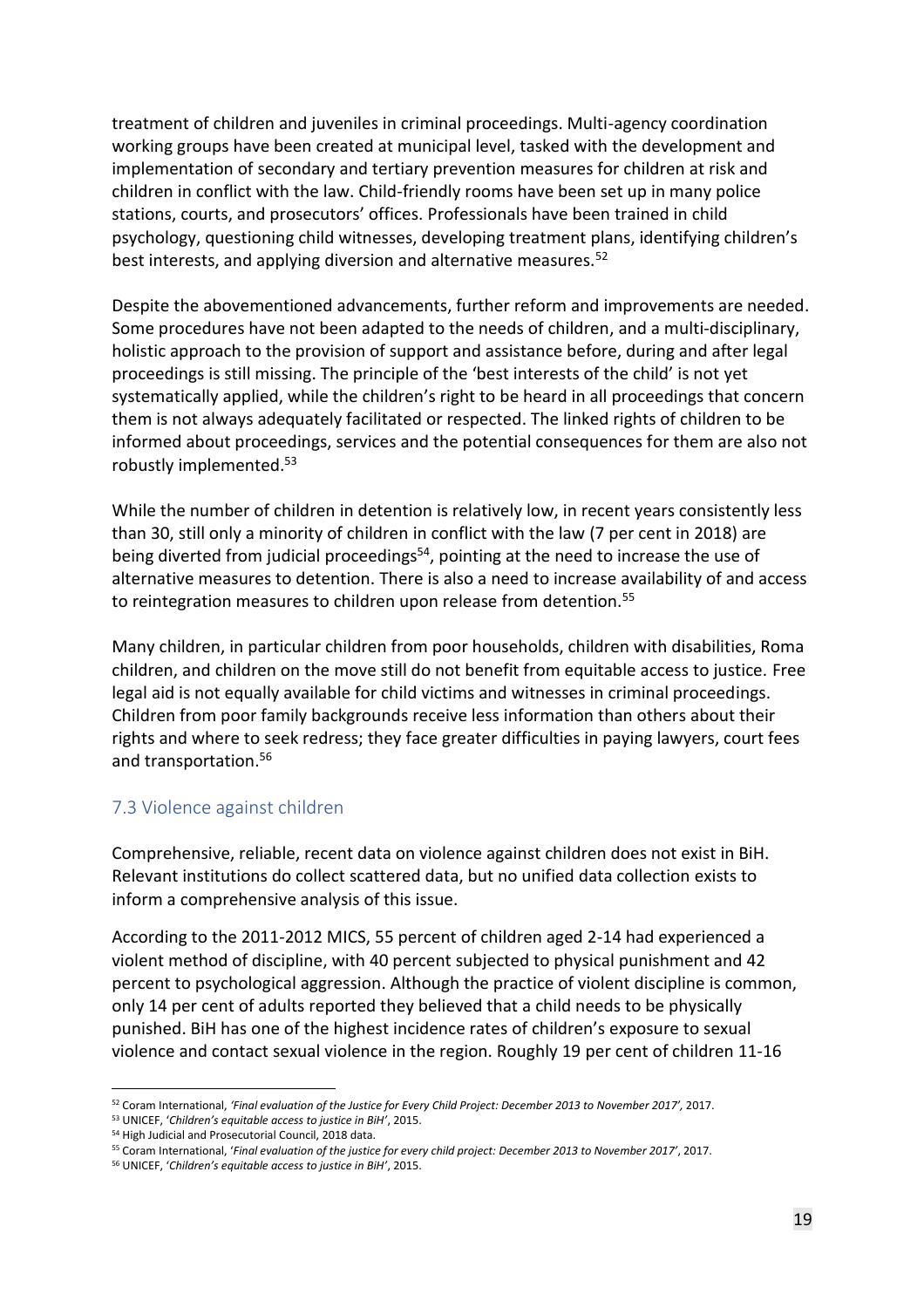years of age reported having experienced sexual contact during their entire lifetime, and of these 10 per cent reported having experienced sexual violence during their entire lifetime. 57 Differentials in prevalence of violence by children's age and gender are substantial. Roma children, children with disabilities and children on the move are disproportionally affected by violence against children. Child marriage is an issue primarily affecting Roma children, in particular Roma girls, with 15 per cent of Roma women aged 15-49 first married before age 15 and nearly half of Roma women aged 20-49 first married before age 18 (2011-12 Roma MICS).

A high level of tolerance for violence, within both the family and wider community, serves as a barrier to understanding violence and seeking redress. Entrenched beliefs and patterns perpetuate abusive attitudes, and make it appear unacceptable for children to confide in an adult about problems within the home, or raise a complaint against a family or community member. Cultural norms reinforce the belief that violent disciplinary measures are an acceptable part of child-rearing.<sup>58</sup> There is evidence that this is changing slowly: a 2018 Knowledge, Attitudes and Practices (KAP) study on violence against children, commissioned by UNICEF, showed a 7 per cent increase - compared to 2012 - in the number of people who acknowledged beating, slapping, threatening and insulting children as violence against children compared to 2012.

While protocols on the treatment of the abuse and neglect of children and domestic violence at the entity and cantonal levels have been adopted, the inadequate harmonization of legislation on domestic violence and inadequate harmonization of provisions of the Criminal Codes concerning the scope of sexual exploitation and abuse of children, the sanctions to be imposed and the protection of child victims in the entities, district and cantons, the lack of an explicit prohibition of corporal punishment in all settings by law in FBiH and Brčko District, and exceptions that allow marriage under the age of 18 in the family laws in the entities and district, are of concern, as also noted by the CRC Committee in its recent Concluding Observations.<sup>59</sup> Further key bottlenecks relate to the insufficient allocation of resources and inadequate capacities of CSWs to identify, report and address cases of violence against children, and the limited availability of and access to specialized support for child victims of sexual exploitation and abuse, such as psychosocial support and rehabilitation, and the lack of a coherent data-collection system on all cases of violence against, abuse and neglect of children across administrative units.<sup>60</sup>

#### <span id="page-19-0"></span>7.4 Children without parental care

Consistent gaps in data and definitions make it difficult to provide accurate data on the number of children deprived of parental care and in different forms of alternative care. According to statistics by the BiH Agency for Statistics the number of children in institutional care at the end of 2018 was 1,818, and according to administrative data from entity and cantonal ministries responsible for social welfare the number of children in foster care at the end of 2019 was 477.

<sup>57</sup> Balkan Epidemiological Study on Child Abuse and Neglect (BECAN), 2012.

<sup>58</sup> UNICEF, '*Children's equitable access to justice in BiH'*, 2015.

<sup>59</sup> UN Committee on the Rights of the Child (CRC), *Concluding observations on the combined fifth and sixth periodic reports of Bosnia and Herzegovina*, 3 December 2019, CRC/C/BIH/5-6.

 $60$  Ibid.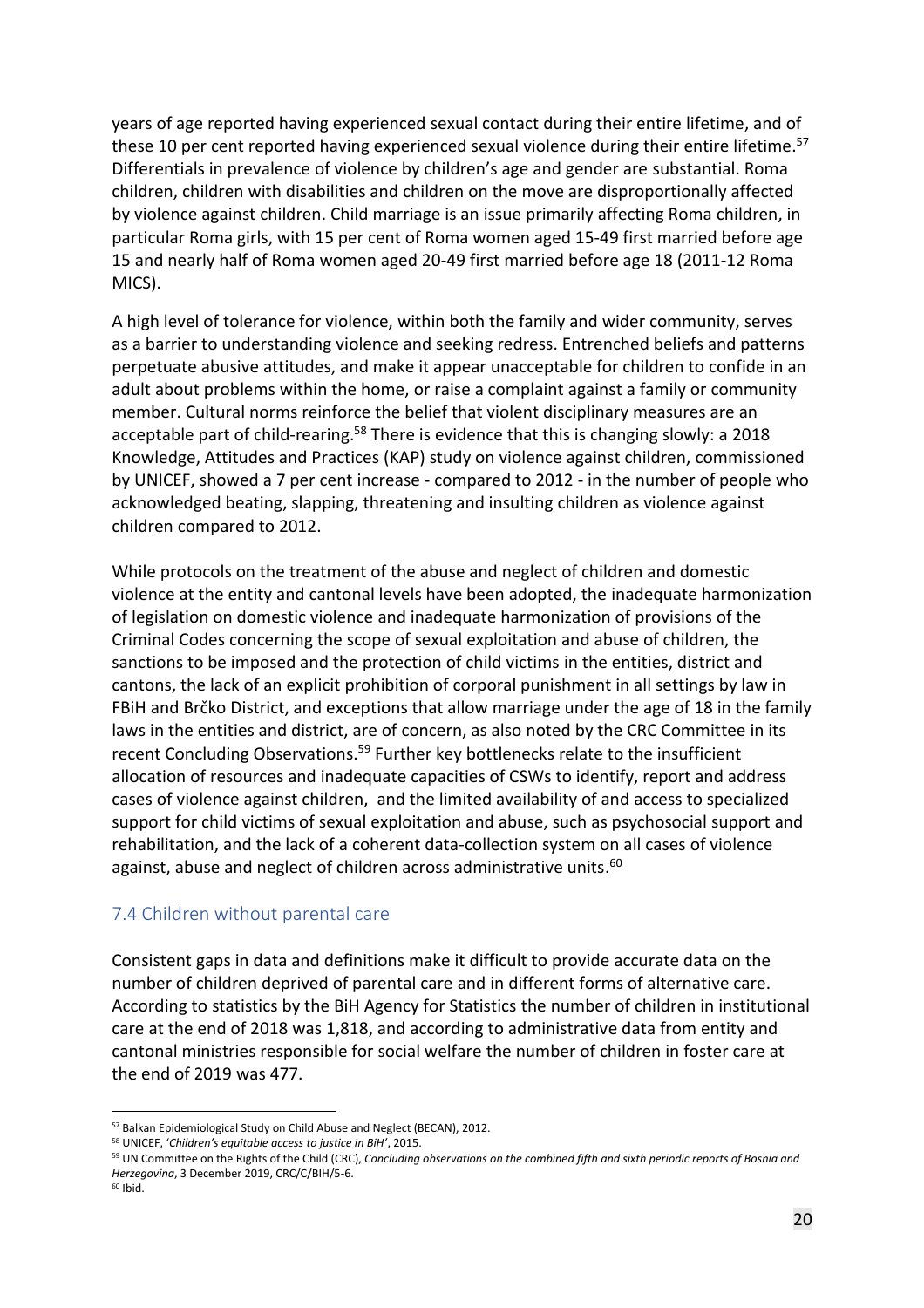Economic factors, such as poverty and unemployment, drive a third of placements of children into alternative care, and most children without parental care (64 per cent) reportedly have at least one living parent; the proportion rises to 72 per cent among those among them who also have a disability.<sup>61</sup> Vulnerable groups including children living in poverty, those with disabilities, unaccompanied and separated children and Roma children are disproportionately separated from their parents.

Progress has been made to further align BiH's legal regulatory framework with the United Nations Guidelines for the Alternative Care of Children. <sup>62</sup> Entity and cantonal ministries responsible for social welfare have rolled out foster care trainings, and several children's homes have undergone transformation processes, including the establishment of child and family welfare services in lieu of long-term institutional care. Social attitudes towards some key child rights issues also show some positive changes. A 2018 KAP study on children without parental care demonstrated an encouraging increase in the number of people interested in becoming foster parents - from 5 per cent in 2013 to 11 per cent in 2018.

There is an urgent need to improve gatekeeping mechanisms, as a high proportion of children, including children with disabilities, are still placed into institutional care. This points at bottlenecks in referring children and families to appropriate services or care arrangements, and in diverting them from unnecessary placement in alternative care, and reducing the number of children entering institutions. To date only 23 per cent of the CSWs have signed protocols on cooperation in the field of preventive protection of children at risk of separation.<sup>63</sup> More commitment and investments are needed to deinstitutionalize children, including through preventive and reintegration efforts, and through the continued transformation of institutional care facilities.

#### <span id="page-20-0"></span>7.5 Children on the move

Over 53,000 persons arrived in BiH from January through December 2019, following the closure of other established migration routes. Most arrived irregularly by land, from Serbia and Montenegro. About 8,600 were stranded in BiH by the end of 2019, including almost 1,000 refugee and migrant children, of whom 30 percent were unaccompanied and separated. Government systems struggled to cope, and many services were provided by UN Agencies and NGOs, and funded internationally, including temporary accommodation, food, health care and protection.

Many children and parents are severely traumatized by experiences in their home countries. Out of the 8,600 refugees and migrants stranded in BiH by December 2019, about 3,500 were accommodated in temporary reception facilities, with almost 5,000 were in private accommodation and/or squatting in the open. Insufficient and inadequate reception facilities, overwhelmed child protection and asylum systems, and rising xenophobia, expose

 $62$  For example: RS Strategy for Enhancement of Social Protection of Children without Parental Care for the period 2015–2020; RS Special Foster Care Guidelines 2014; FBiH Strategy for the Deinstitutionalization and Transformation of Social Care Institutions in BiH (2014– 2020); Policy for Foster Care Development in FBiH; and the 2018 Law on Foster Care in FBiH.

<sup>61</sup> UNICEF, '*Situation Analysis of children without parental care and children at risk of family deprivation in BiH'*, 2017.

<sup>63</sup> UNICEF, '*Situation Analysis of children without parental care and children at risk of family deprivation in BiH'*, 2017.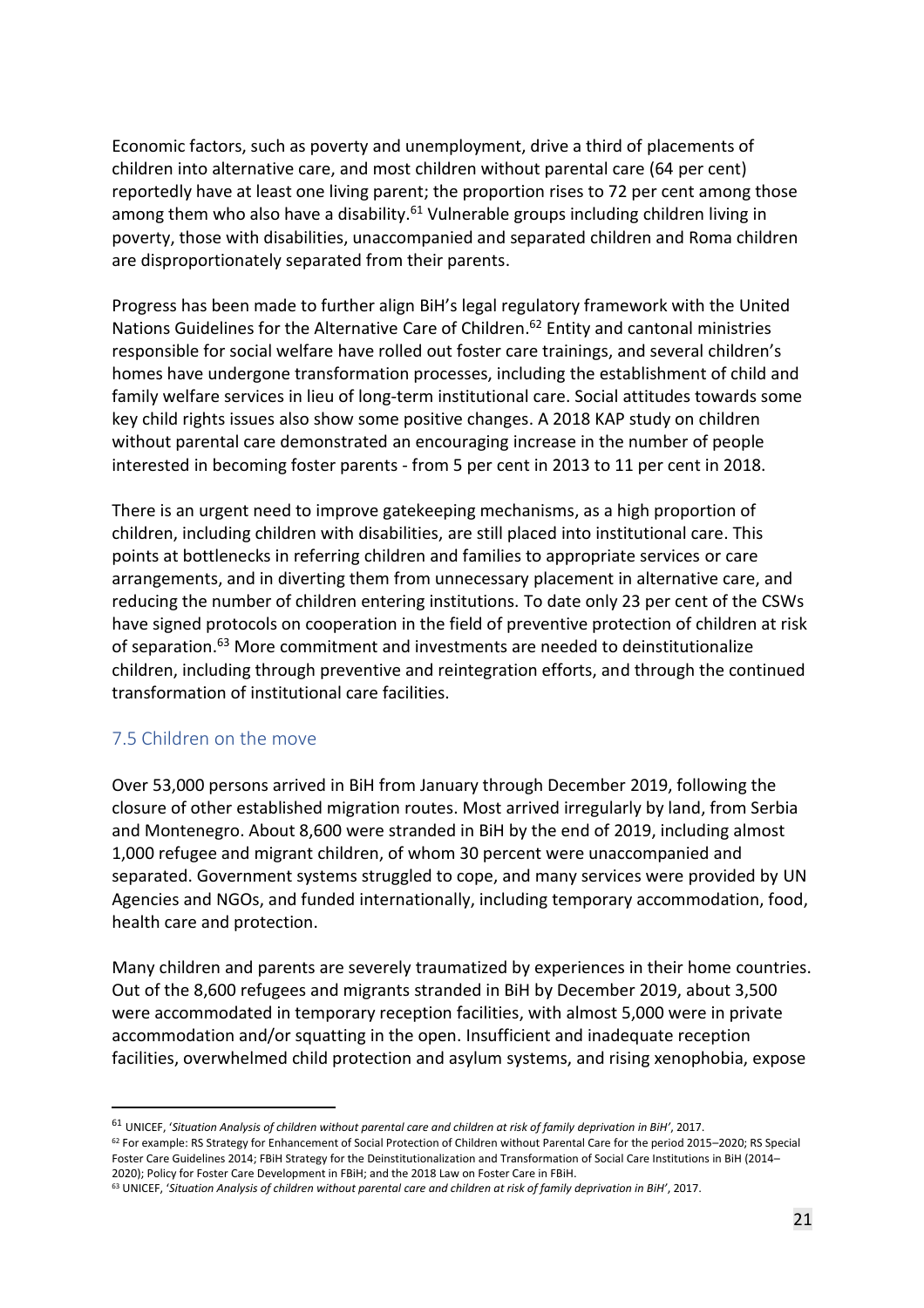women, girls and boys, to heightened protection risks, such as physical and gender-based violence, human trafficking and other forms of exploitation.

# <span id="page-21-0"></span>8. Right to equitable chances in life

#### <span id="page-21-1"></span>8.1 Social protection

More than half of BiH's population was at risk of poverty or social exclusion in 2010<sup>64</sup>, with no indication that this has changed much since then. Children are among the most vulnerable categories: they consistently have higher poverty rates than the general population (30.6 per cent in 2011 compared to 23.4 per cent of the total population). Total social assistance benefits account for approximately 4 per cent of GDP, of which about three quarters are paid to war veterans and their families. Therefore, the actual expenditure on families with children, persons with non-war-related disabilities, and all other vulnerable individuals in BiH is between 1 and 1.2 per cent of GDP, the lowest in the region. The social exclusion of families from rural areas, Roma families and families with children with disabilities is multidimensional. While social and child protection legislative reforms improving the adequacy and coverage of child cash benefits have advanced in RS, the Law on Financial Support to Families with Children in FBiH was only approved in February 2020.

Recent economic growth has generally been positive for those living in poverty, thanks to both income from labour and social transfers. Nevertheless, poverty remains significant and social transfers are inefficiently targeted. The poorest quintile of the population receives only 17 per cent of non-contributory benefits, while the wealthiest quintile receives 20 per cent. <sup>65</sup> The poverty rate in rural areas (20.5 per cent) is nearly double that in urban areas (11.3 per cent) although social benefits and the cost of living appear to incentivize rural living.

## <span id="page-21-2"></span>8.2 The social protection systems

According to the BiH Constitution, the responsibilities for the provision of social protection are devolved to the level of entities, Brčko District and 10 Cantons, which results in the different coverage and adequacy of social protection throughout the country. Social assistance benefits in BiH include family and child cash benefits, veterans' benefits<sup>66</sup>, social pensions, and social care services. Eligibility criteria, targeting, efficiency, availability and generosity of cash benefits are based on place of residence, rather than level of need. For example, in BiH there are three categories of people with disabilities: war veterans; civilian victims of war; and civilian persons with disabilities whose disability is not caused by war. Children are included in the latter category. While all three categories share similar needs, the rights and benefits enjoyed by the different disability categories differ drastically as the

<sup>&</sup>lt;sup>64</sup> Bartlett, William, *Gap analysis in the area of social protection and inclusion policies in Bosnia and Herzegovina, UNICEF, 2013, p. 13,* Table 2.

<sup>65</sup> Western Balkans Regular Economic Report No.15

<sup>&</sup>lt;sup>66</sup> World Bank studies of social protection in BiH define veterans' benefits as part of non-contributory social transfers and calculate these

as part of social assistance benefits.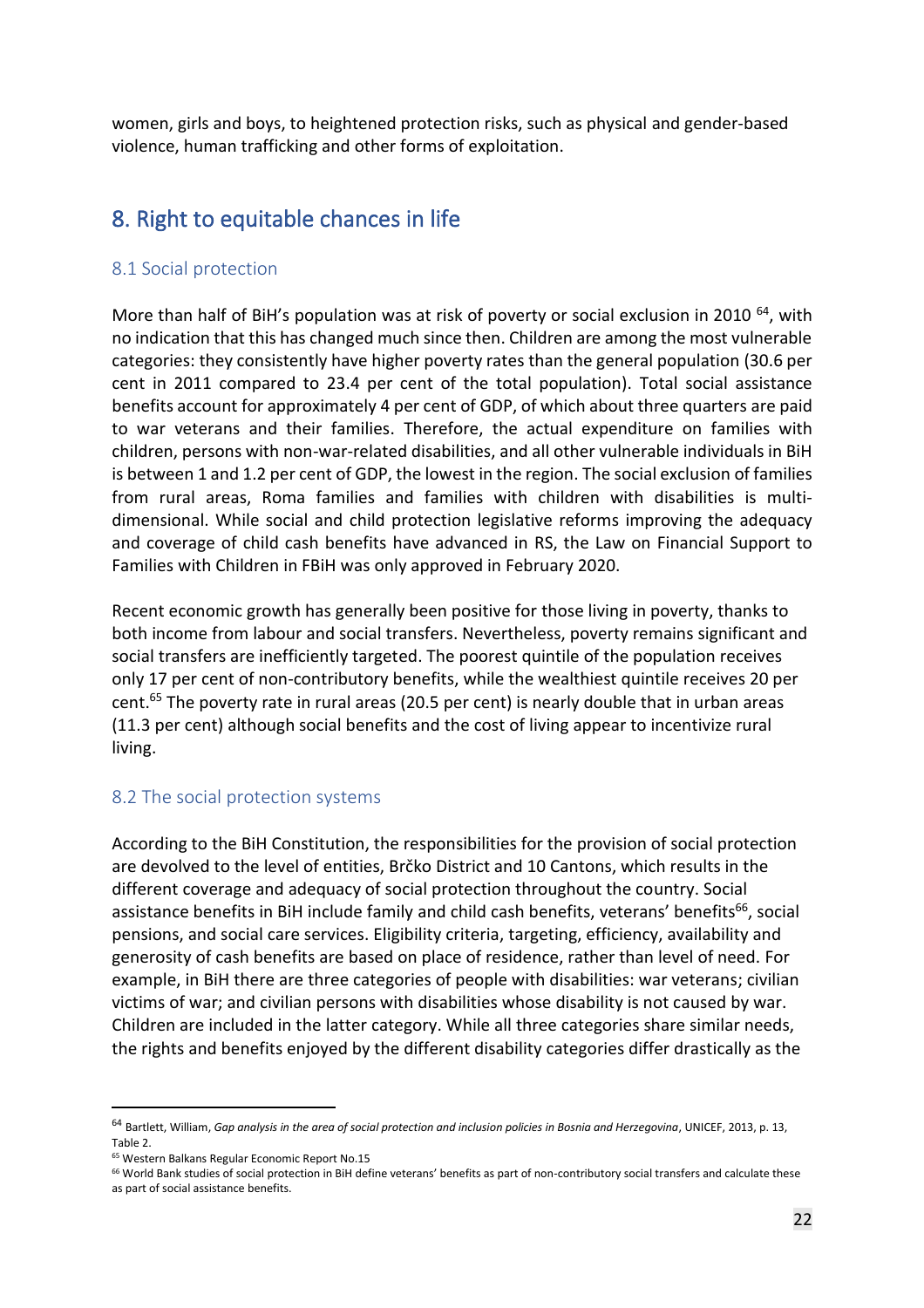priority is given to war-related disabilities and all other civilian groups with disabilities, including children, are left without adequate coverage.

In addition to inadequate targeting, social benefits remain out of reach for many families in need, due to restrictive eligibility criteria, complex and sometimes costly administrative procedures, stigma and discrimination, limited geographic provision, or simply because families are not aware of the cash benefits, services or their entitlements. While RS and Brčko District have centralized systems that provide child cash benefits on an equal basis across their jurisdictions, in FBiH the provision greatly varies from canton to canton. In addition, the performance of social care service providers at local level is affected by significant challenges in terms of human, financial and technical capacities. Social care services – particularly for marginalized and vulnerable children (including those from minorities or rural areas, children with disabilities and refugee and migrant children) – are scarce and, where existing, are often overburdened with limited time and resources, affecting quality and overall accessibility.

Social protection in BiH has been used more as a buffer for losses than as a tool for prospective disaster risk management. The impact of the floods in 2014 caught the social welfare systems unprepared, leaving the most vulnerable exposed and without effective assistance. No instructions, procedures or codes of conduct were available for sector, and social workers attempting to address the needs of affected populations were clearly overstretched and overwhelmed. There is little evidence that the sector has since improved its capacity to effectively mitigate the impact of a new crisis and provide adequate assistance to vulnerable populations. The social protection sector has also poor internal capacity to provide data on vulnerable populations and their locations, to be fed into hazard and risk assessments, seriously affecting the quality of disaster preparedness planning, programmes and response.

## <span id="page-22-0"></span>8.4 Vulnerable groups

Social norms around xenophobia, gender-based violence and the needs of children with disabilities, stigma and shame inform and frame discriminatory behaviours towards vulnerable groups, including Roma children, children with disabilities, children in conflict with the law, and children on the move. Poverty and exclusion inhibit access to health, education, family-based care, justice, and other services, as some groups of children face more barriers than others. Nine per cent of children without parental care were classified by CSWs as members of minority groups, mainly Roma. Children from minority groups are therefore more likely to be without parental care than others.

## <span id="page-22-1"></span>8.4.1 Minorities

The rights of persons belonging to minorities are guaranteed by the Constitution. The Parliamentary Assembly of BiH adopted the Law on the Protection of Rights of Members of National Minorities in 2003. This commits the country to respecting, protecting, preserving and developing the ethnic, cultural, linguistic and religious identity of the 17 recognised national minorities. The entities in turn have their own laws on the protection of national minorities.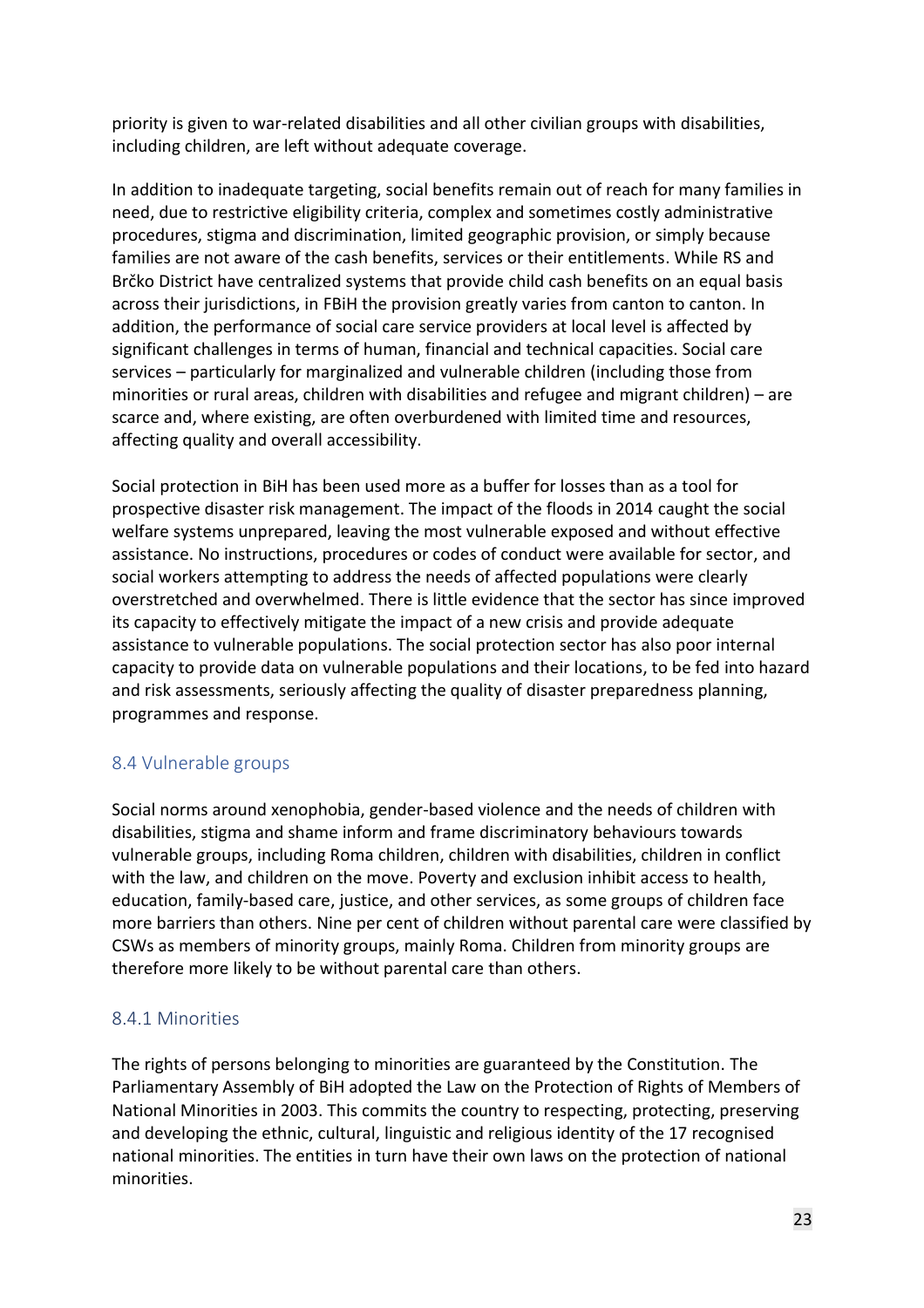In 2010, BiH ratified the Council of Europe's Framework Convention for the Protection of National Minorities (FCNM) and European Charter for Regional or Minority Languages. Despite this, BiH does not have a countrywide strategic document on minorities. The institutional framework is largely in place but its capacity to engage in policymaking is limited. There is no comprehensive data on the civil, political and socio-economic status of national minorities.

Roma are the largest minority group in BiH  $^{67}$  and are the most socially, economically and politically marginalized group in the country. Roma children are three times more likely to be living in poverty than other children, five times more likely to be underweight and twice as prone to stunting, and their primary school attendance rate is one third less than that of the majority population.

A Roma strategy has been in place since 2005 and is being implemented through the 2017- 2020 Roma action plan on housing, employment and healthcare and the 2018-2022 action plan on Roma educational needs. The Ministry of Human Rights and Refugees allocates about EUR 1.2 million each year to fund Roma-related activities, matched by funds from entities, cantons and municipalities as well as international organisations, particularly in the area of housing. Despite recent improvements, housing conditions for the Roma population are not adequate and many live in informal settlements without access to water and electricity. The legalization of settlements is unevenly progressing. Roma girls and women in particular face multiple forms of discrimination.

The marginalization of Roma children may be affected by poor living conditions, in addition to deficiencies in the access to and use of health care, education, social care and other services. A significant share of Roma households experience food insecurity,<sup>68</sup> resulting in the exceptionally high level of underweight and stunting of Roma children. Registration requirements are inherently problematic for Roma. Unemployment is fuelled by limited education and prejudice.

#### <span id="page-23-0"></span>8.4.2 Children with disabilities

Persons with disabilities are among the most vulnerable groups in BiH. Although the country has adopted and ratified the Convention on the Rights of Persons with Disabilities (CRPD) and its Optional Protocol, it is struggling to make the necessary improvements, and many of the rights enshrined in the Convention are far from being realized. While BiH authorities, international and non-governmental organisations in BiH are making efforts to rectify this, there many obstacles need to be overcome before people with disabilities will see their right to vital services fulfilled and will enjoy full and equal participation in society.

There is no common definition of disability in BiH yet, nor a clear understanding of the social model of disability. There is also no standardized methodology for the assessment of

<sup>&</sup>lt;sup>67</sup> Although it is difficult to establish the exact number of Roma people in Bosnia and Herzegovina, there are, according to the 2013 census, 12,583 Roma. However, according to estimates by municipalities and Roma associations, their number ranges between 35,000 and 45,000. This data confusion only exacerbates marginalization and undermines targeting efforts.

<sup>&</sup>lt;sup>68</sup> A household is food secure if no member went to bed hungry in the previous month because of the cost of food.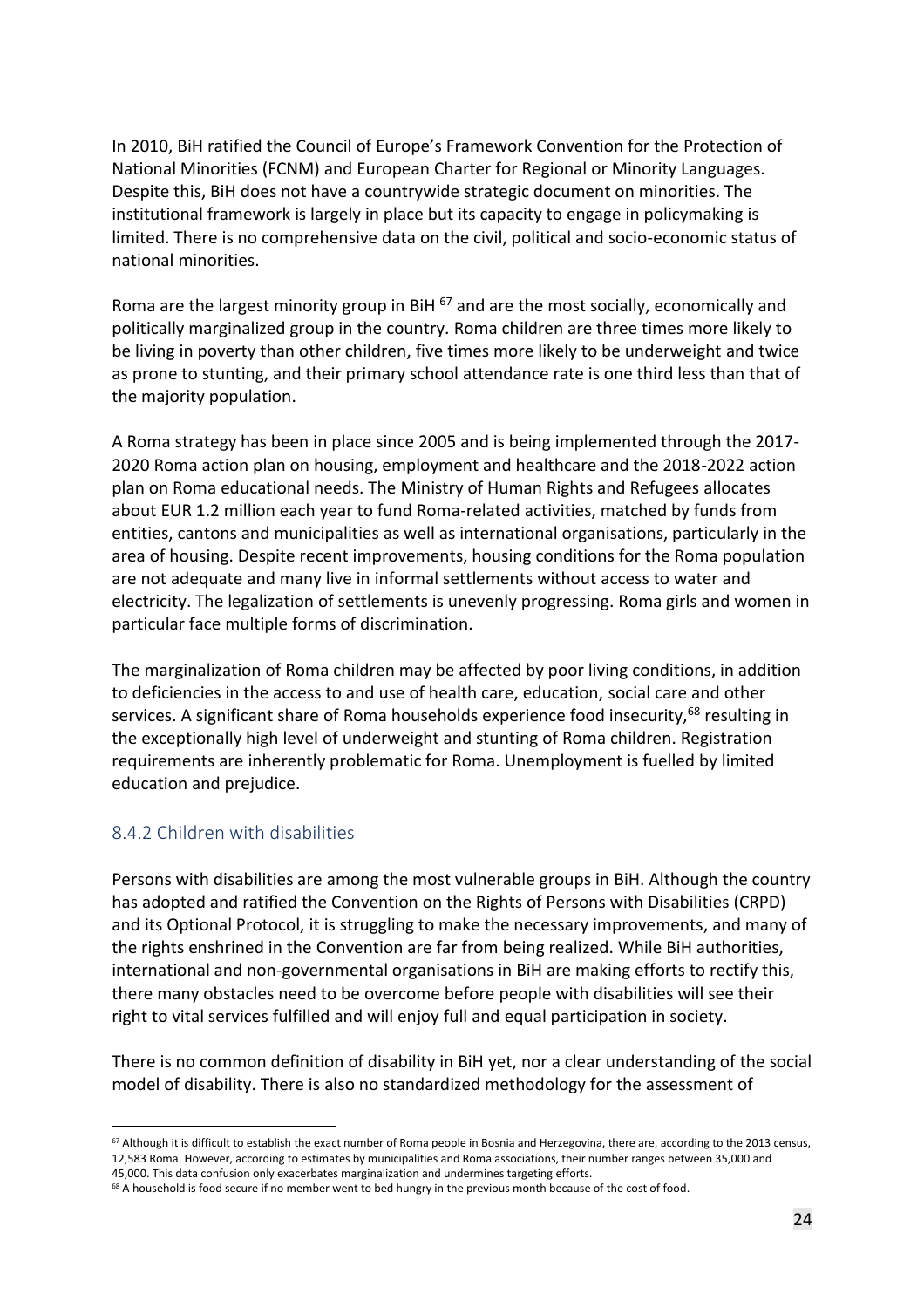disability, nor a common understanding of methodology based on the functional assessment of children. The language used to describe disabilities is often only medical.

Children with disabilities struggle to be treated equally as nearly half of the country's population believe they should be placed in institutional care and not attend schools alongside their own children. Very few citizens believe there is any benefit in including children with disabilities in daily life, and over half would never approve of their son or daughter marrying a person with a disability.<sup>69</sup> Children with disabilities in BiH are effectively unable to access their rights to healthcare, education and social protection. There is little, or no public advocacy; the existing legislation is often inherently discriminatory since disability rights are not clearly outlined or enforced, making persons with disabilities legally invisible in society and vulnerable to abuse and neglect.

In BiH there are three categories of persons with disabilities: war veterans; civilian victims of war; and persons with disabilities not caused by war. Although the needs in most cases are the same across these categories, the rights and benefits for the three categories differ significantly.

Children with disabilities are not provided with the communication aid and care support that would make their participation possible. However, in recent years there have been some encouraging advances in the social inclusion of children with disabilities, for example through new legislation and policies, increased access to basic social services in specific locations, and a gradual positive shift in public attitudes. The Federation of BiH adopted a new Strategy for the Promotion of the Rights and the Position of Persons with Disabilities (2016-2021), and Republika Srpska adopted the Strategy for Improving the Social Position of Persons with Disabilities 2017-2026. The Law on the Prohibition of Discrimination in Bosnia and Herzegovina was amended in 2016.

#### <span id="page-24-0"></span>8.5 Local governance

The legal framework on local administration in BiH is largely in line with the European Charter on Local Self-Government.<sup>70</sup> It lies at the entity level and within FBiH also at cantonal level. General provisions are given in the Constitutions and relevant legal framework of the FBiH BiH cantons, highlighting the complexities of governance in the country.

Although the local one is supposed to be the government tier closest to the citizens, the lack of systemic integration with higher levels, and inconsistent development planning, often trap local administrations in an inequitable framework of policies, public budgets and services.

As the integration of BiH into the EU poses both challenges and development potential for local governments, it becomes critically important to assist them to better prepare for effective utilization of EU financial assistance. Importantly, local governments could become drivers of development with expanded capacity and financial resources; the lack of clear policy frameworks at higher levels (cantonal, entity and state) so far hampers the local development process.

<sup>69</sup> UNICEF (2013), Knowledge, Attitudes and Practices (KAP) study.

 $70$  The principal relevant laws in BiH are the RS Law on Local Self-Government and the FBiH Law on the Principles of Local Self-Government.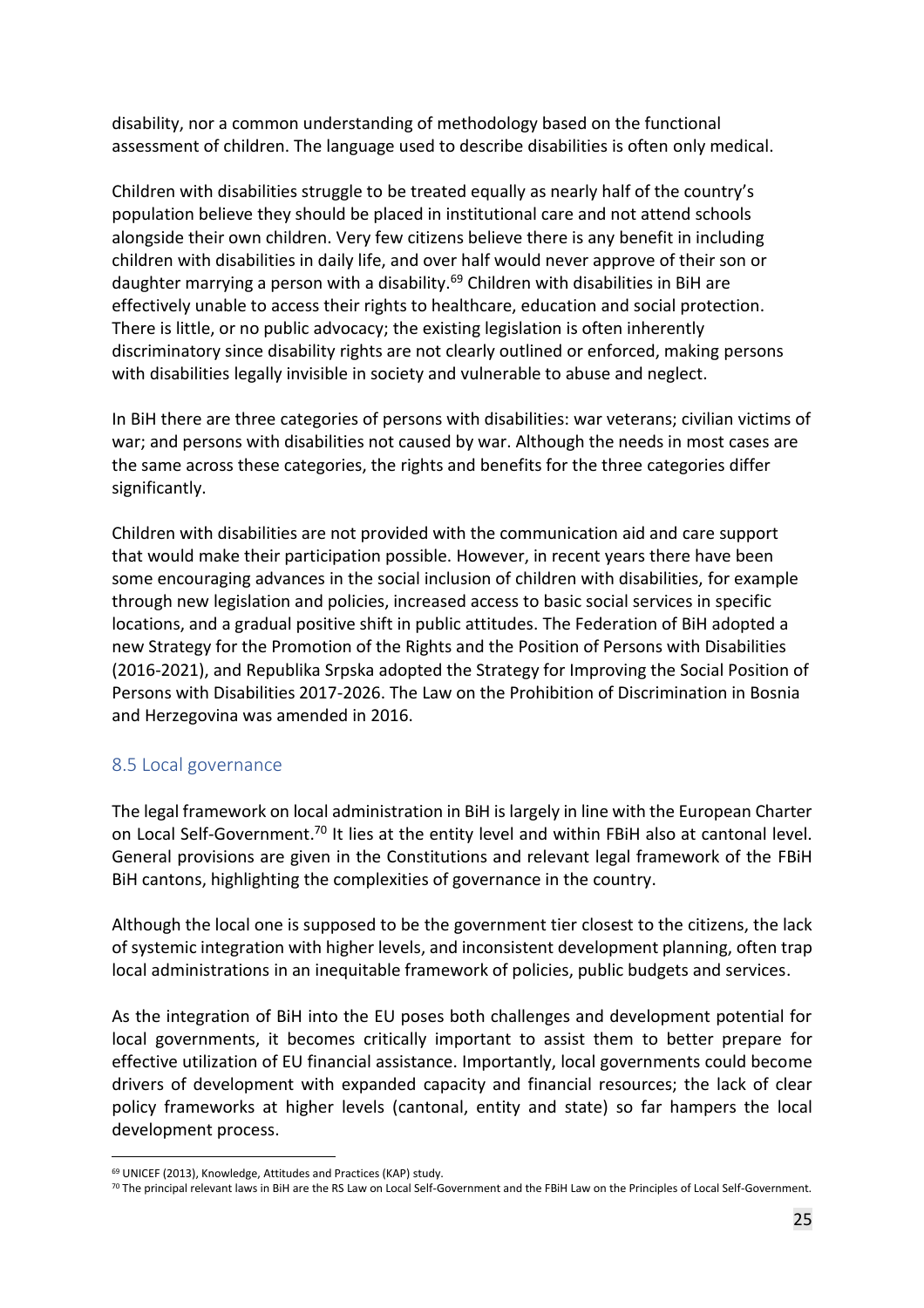Despite many challenges and overlapping priorities, there is significant potential for efficiency gains under the present local governance system in BiH. A revitalized local governance approach needs to encompass social, economic and environmental aspects of development and service delivery, and strengthen operational linkages with municipal budgets as well as vertical alignment. Due to local governance's critical role in social service provision, social inclusion needs to be more boldly embedded as a horizontal approach within the local development planning to give voice to vulnerable groups, especially children and youth, in both the formulation and implementation of policies.

Importantly, local levels lack participatory models for engaging children and youth in social innovation programmes, modern city planning, creative dialogue with decision-makers and systematic opportunities to shape communities that fit their needs. Local budgets and investments are not directed at children- and youth-focused programmes. This contributes to socio-economic stagnation and lack of participation in local development.

Finally, local planning and social services delivery mechanisms will need significant reshaping so that services remain accessible to people in smaller communities and affordable for local government. Innovations in service provision, and the participation of children and youth and their skills development are particularly needed to build social inclusion and prevent demographic decline.<sup>71</sup>

# <span id="page-25-0"></span>9. Conclusions and Recommendations

This Situation Analysis has revealed some of the challenges facing children in BiH today. Children are of crucial importance for the country's future, and investing in children is essential to ensure all their rights are fully realised. While there has been progress regarding several areas of children's rights in recent years, significant disparities persist, particularly for children from the Roma community and other children vulnerable because of age, gender, disability, and place of residence. Overall, there is a lack of systemic monitoring of indicators on children's rights in BiH. In several sectors there is a lack of up-to-date representative data, which is one of the limitations of this analysis.

As BiH is committed to achieve the 2030 Sustainable Development Goals and proceed on the path to membership of the European Union, this is expected to generate further impetus for improving the overall living conditions in the country, including for children.

The following recommendations are based on the preceding analysis and in line with the 2019 Concluding Observations from the Committee on the Rights of the Child.

 $71$  Should the 1960-2015 average migration rates continue in the long-run, all countries in the sub-region would lose between 7% (Montenegro) and 51% (Bosnia and Herzegovina) of their population by 2060 (-31% regional average) - EU publication: Demographic and human capital scenarios for the 21st century, 2018 assessment for 201 countries, Wolfgang Lutz, Anne Goujon, Samir KC, Marcin Stonawski, Nikolaos.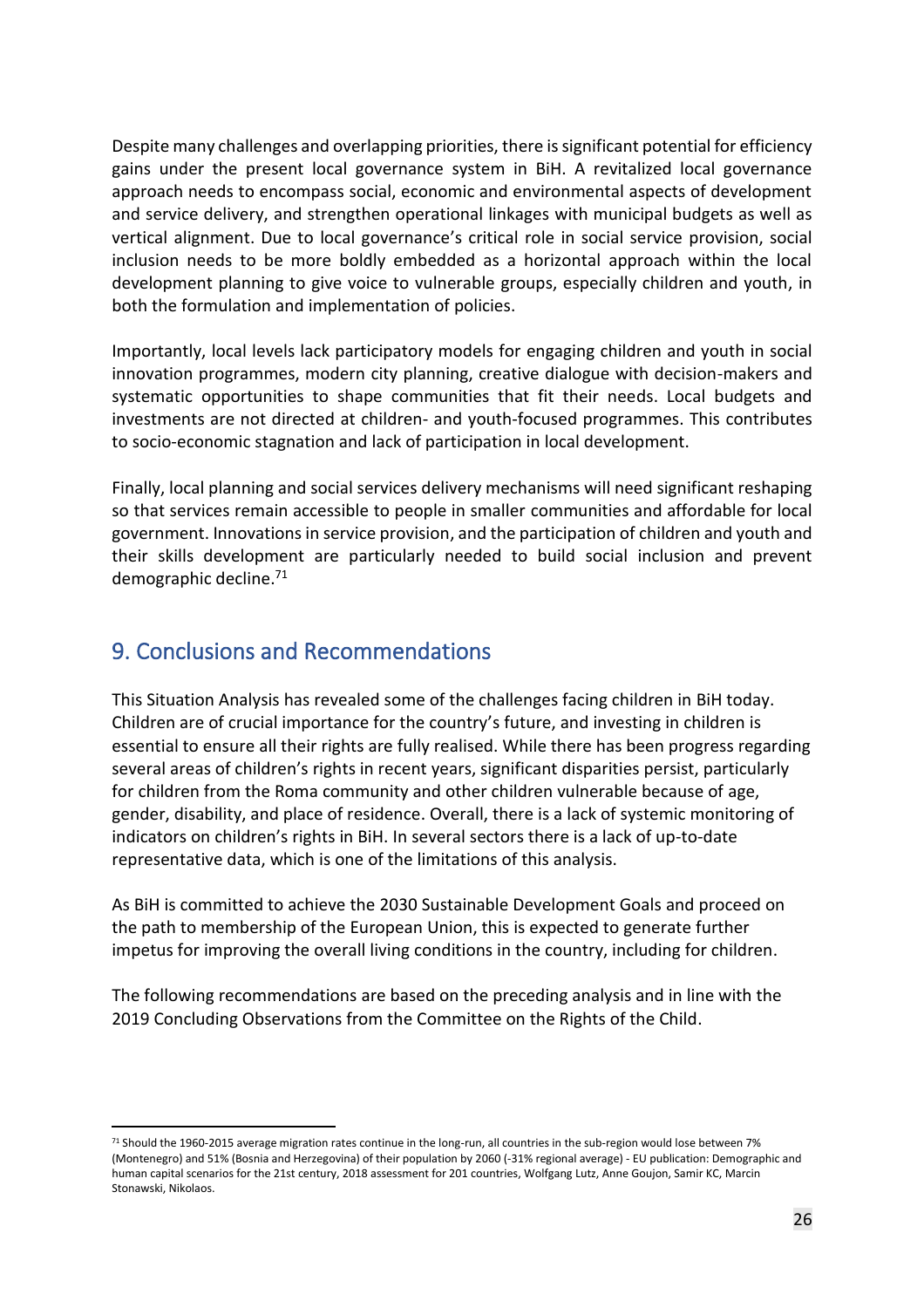# **Key Recommendations**

**Improve the availability, quality and use of statistical and administrative data for evidence-informed policy design and implementation.** More specifically:

- Strengthen systemic child rights monitoring, including through more regular data collection, analysis and use of indicators on children's rights in all sectors.
- Improve data availability and measurement of child poverty, and fiscal space analysis.
- Improve child-focused data collection and analysis of environmental causes of child poverty and social exclusion.
- Improve administrative systems to more accurately count, monitor and report on children in alternative care to allow more evidence-based services and policy responses that aim at reducing the number of children in alternative care (particularly institutional care), prevent family separation when possible and ensure placement of children in appropriate, preferably family-based, alternative care arrangements that meet their best interests, when necessary.
- Invest in robust, disaggregated data and evidence to understand the magnitude and nature of violence against children and ensure accelerated progress towards the scaling up of promising programmes and strategies, and also to ensure timely and effective monitoring of progress towards meeting the Sustainable Development Goal target 16.2.

#### **Address social norms that create barriers to realization of children's and women's rights:**

- Address social norms that condone violence against children through public information campaigns and parenting education programmes, raising awareness on the serious and long-lasting consequences for children and the major impact it can have on their health, development and school performance, and the benefits of positive parenting.
- Promote a shift in social norms to support children's equitable access to justice, inter alia the adoption of holistic and tailormade approaches in order to deliver justice to children, including children living in vulnerable situations. Lastly, the children's own views must be brought to the forefront so that they can become active stakeholders in the area of policy and programming centred on access to justice.
- Increase the awareness of the harmful effects of child marriage on children, particularly among the Roma population, in cooperation with civil society organizations and the leaders of Roma communities.
- Address discriminatory attitudes against children with disabilities, Roma children and other disadvantaged children that discourage school attendance.
- Promote a clear understanding of the social model of disability among policy-makers, practitioners in all sectors and the general public.
- Promote further awareness of the importance of vaccination, breastfeeding, good nutrition and positive parenting
- Promote further understanding and awareness of the importance of disaster risk reduction, climate change adaptation and mitigation, and measures to reduce air pollution.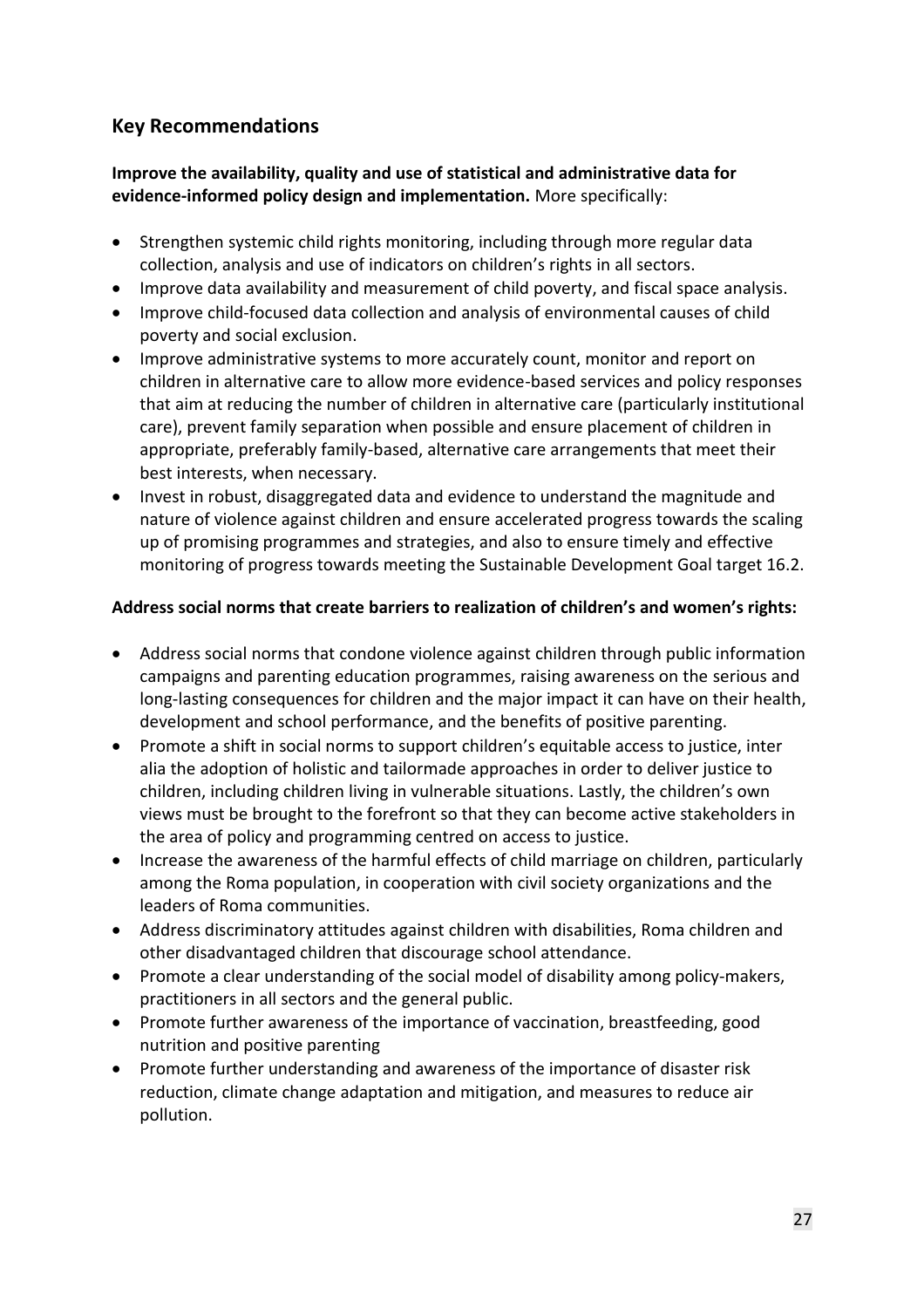### **Improve legislation, policies and programmes in the following areas:**

- Develop a programme for monitoring the 2019 Concluding Observations of the United Nations Committee on the Rights of the Child to Bosnia and Herzegovina.
- Ensure comprehensive application of the Best Interests of the Child Guidelines.
- Develop and adopt a comprehensive strategic vision and policy framework for child protection at state, entity, and district level.
- Explicitly prohibit all forms of corporal punishment in all settings by law.
- Harmonize legislation on domestic violence in the entities, Brčko District and Cantons.
- Amend the family laws in the entities and Brčko District to remove all exceptions that allow marriage under the age of 18.
- Harmonize the provisions of the Criminal Codes concerning the scope of the sexual exploitation and abuse of children, the sanctions to be imposed and the protection of child victims.
- Ratify the Convention on Protection of Children and Cooperation in respect of Intercountry Adoption and develop and adopt a comprehensive legal framework on adoption.
- Develop and adopt at state, entity and district levels comprehensive action plans aimed at preventing all forms of violence against children, including monitoring and evaluation and costing frameworks.
- Develop and adopt at state, entity and district levels strategies on justice for children, including monitoring and evaluation and costing frameworks.
- Ensure regulatory standards for all health providers.
- Develop standards for the number of health professionals, to improve access to health services.
- Ensure a uniform basic healthcare package and minimum standards for quality of care and services
- Increase funding for preventive health care, including immunization, early childhood development (ECD)/early childhood interventions (ECI) and nutrition programmes.
- Improve access to early childhood detection and early childhood identification services in all sectors, health, education and social protection.
- Ensure equitable access to pre-school education in less-developed areas.
- Improve the overall quality of education and ensure better alignment between the education systems and the labour market.
- Improve access to pre-service and in-service teacher training and teachers.
- Align the child disability assessment procedures to the International Classification of Functioning, Disability and Health methodology.
- Ensure the adequacy and comprehensive coverage of child cash benefits.
- Further develop and fully utilise management information systems to inform policy development and decision-making in all sectors.
- Strengthen the social protection system institutional capacities and monitoring systems.
- Develop and budget social protection and social inclusion strategies and policies at all relevant levels.
- Clarify the roles and responsibilities of the social and child protection, education and health sectors as part of the disaster risk reduction and climate change policies, strategies and programmes in BiH.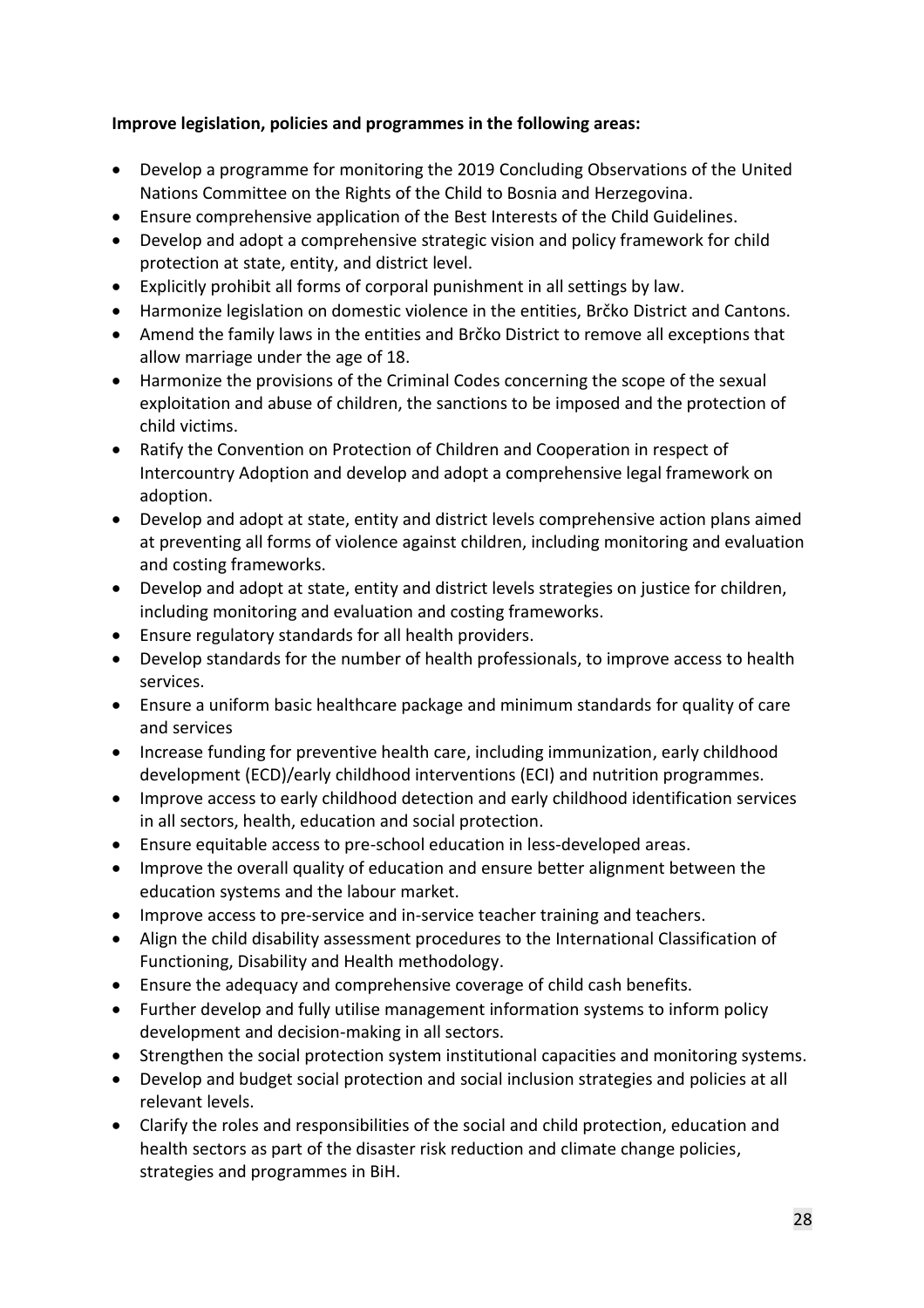### **Enhance the coverage and quality of services, including the following:**

- Enhance the quality and coverage of family-based alternative care services such as kinship and foster care, emergency respite care, and small group homes. Transform all large-scale institutional care facilities for children without parental care and children with disabilities into service centres that provide preventive and family support services in lieu of institutional care.
- Provide adequate support to ensure the social integration of young people leaving care.
- Allocate sufficient human, financial and technical resources to effectively implement the Guidelines for child protection case management at the CSWs to identify, report, prevent and monitor cases of violence against and abuse of children.
- Provide specialized support for child victims of sexual exploitation and abuse, including psychological counselling, rehabilitation and social integration assistance, encouraging courts to make use of the child-friendly and multi-agency arrangement for obtaining testimony from children.
- Further enhance availability of non-judicial measures for children accused of criminal offences, including diversion, mediation and counselling and promote the use of noncustodial sentences for children, such as probation or community service, wherever possible.
- Provide sufficient human, technical and financial resources to increase the capacity and improve the conditions of government-run and temporary reception centres to accommodate migrant and asylum-seeking children, including unaccompanied and separated children, and ensure that the services provided by the reception centres are child-friendly and age-appropriate. Also, ensure that asylum-seeking children have access to healthcare services, psychosocial support and education, ensuring equal access for children outside reception centres.
- Enhance equitable access to justice for children, including through the provision of free legal aid, to ensure that all children, including Roma children, children with disabilities and migrant and asylum-seeking children equally benefit from child-friendly justice systems and can seek redress in case their rights have been violated.
- Address the problem of vaccine stock-outs and the limited number of paediatricians.
- Strengthen early childhood development services, including early detection of developmental delays and early intervention.
- Ensure the provision of optimal nutrition to children in kindergartens and schools.
- Ensure adequate maternal and child health service coverage, including inadequate access for vulnerable groups such as Roma and children with disabilities.
- Ensure free-of-charge preschool services that are attractive for parents.
- Ensure free textbooks and free transportation to and from school, to improve access for children from low-income families.
- Develop textbooks that promote universal human rights values and democratic principles and develop critical thinking.
- Promote the use of new technologies in teaching.
- Harmonize secondary and higher education with labour market needs.
- Improve pre-service and in-service teacher training in line with the Common European principles for Teacher Competencies and Qualifications